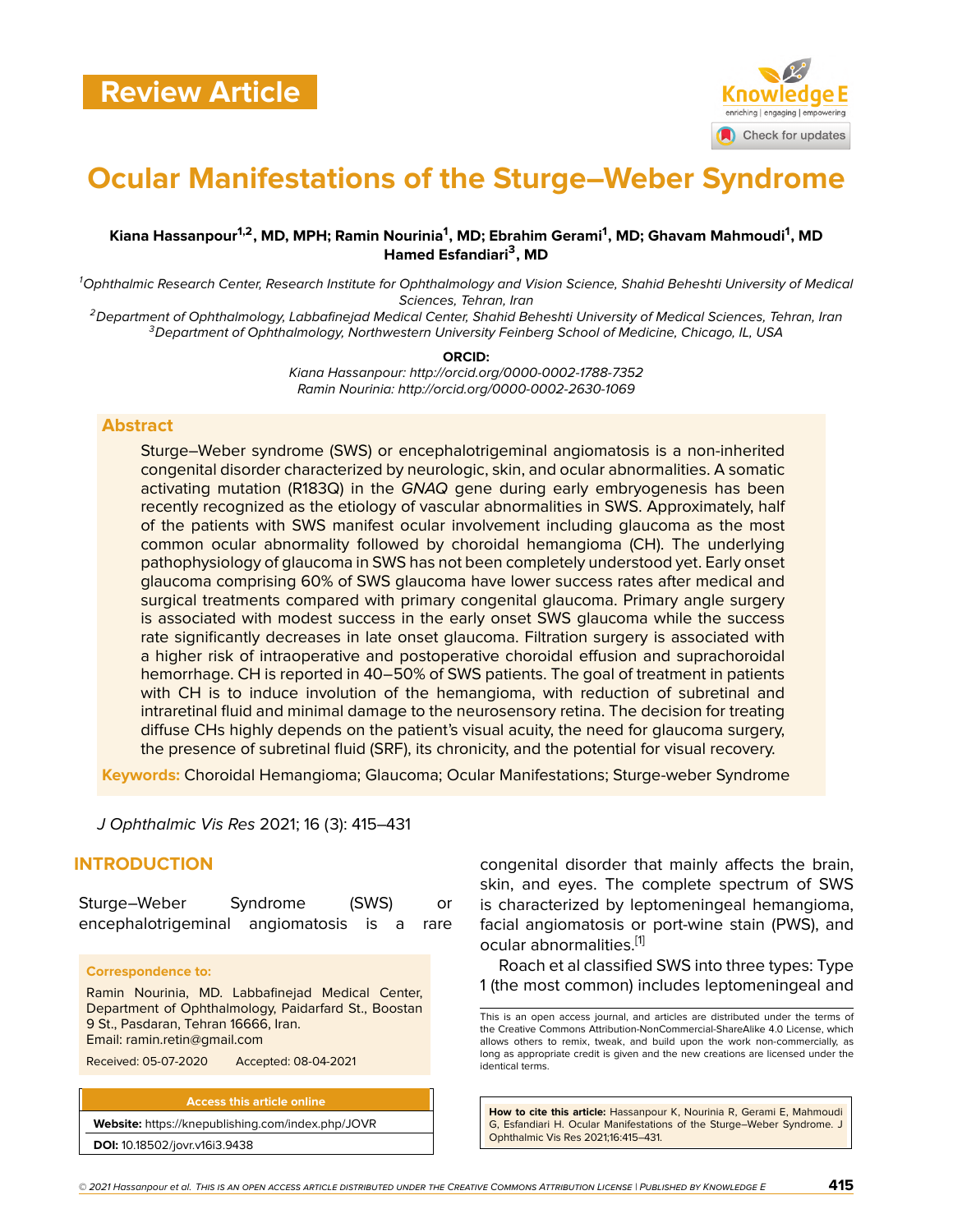facial angioma with or without glaucoma; Type 2 presents with facial angioma as the most prominent manifestation with or without glaucoma, but no brain involvement; Leptomeningeal angioma is the only manifestation of Type 3, the rarest type, that is frequently diagnosed by brain scans.[\[2\]](#page-13-1)

SWS occurs sporadically with an incidence ranging from 1 in 20,000 to 50,000 live births. No race or gender predilection has been identified. Despite a few familial clusters, SWS is considered non-hereditary.[\[3](#page-13-2)]

Children with SWS usually present with PWS or nevous flammeus as a congenital birthmark. PWS occurs in 3 per 1,000 births as a red or pink macula on the forehead, frequently unilateral. However, only 5–15% of children with PWS show other features of SWS. $[4, 5]$  $[4, 5]$  $[4, 5]$  $[4, 5]$  V1 or V2 distribution of PWS, the original description of PWS, has been recently challenged by Waelchli et al.<sup>[[6](#page-13-5)]</sup> They proposed that facial involvement follows embryological vasculature rather than trigeminal nerve distribution.<sup>[[6](#page-13-5)]</sup>

Neurologic signs and symptoms including seizure, headache, stroke-like episodes, hemiparesis, visual field deficits, and cognitive impairment variably present throughout life. Seizure is often the initial neurologic presentation in 80% of SWS patients, starting in the first year of life.<sup>[[7\]](#page-13-6)</sup> Mental retardation is also a common neurologic feature.<sup>[\[8,](#page-13-7) [9\]](#page-13-8)</sup>

The eye is found to be affected in approximately half of the patients with SWS. In the present review, we aim to further discuss the ocular manifestations of SWS with emphasis on glaucoma and diffuse choroidal hemangioma (CH) as the two most common ocular complications.

#### **METHODS**

We searched Medline using PubMed and Google Scholar, reviewing articles published between 1970 and 2020. Our keywords included multiple combinations of "Sturge-Weber Syndrome", "glaucoma", "pathophysiology", and "pathogenesis". The following medical subject headings (MeSH) were also used.

- Sturge-Weber Syndrome/complications\*
- Sturge-Weber Syndrome/physiopathology\*
- Sturge-Weber Syndrome/surgery\*
- Sturge-Weber Syndrome/therapy\*
- Disease Management\*
- Glaucoma\*/diagnosis
- Glaucoma\*/etiology
- Glaucoma\*/therapy
- Humans
- Intraocular Pressure/physiology\*
- Sturge Weber Syndrome
- Syndrome, Sturge-Weber

The articles were reviewed and only articles published in English language with available fulltexts were included in the present study.

#### **Pathophysiology of SWS**

Most SWS manifestations result from vascular abnormalities. There are mainly two hypotheses proposed primarily to explain vascular malformations in SWS. The first hypothesis assumes a genetic mutation affecting vascular regulation during early embryogenesis, while the second hypothesis emphasizes on the role of a focal vascular dysplasia in the brain and subsequent involvement of the overlying eye and skin.

Shirly et al<sup>[[10\]](#page-13-9)</sup> found a somatic activating mutation (R183Q) in the *GNAQ* gene which produces a protein (G alpha subunit q) regulating the signaling process that results in cell proliferation and inhibition of apoptosis. The mutation is also reported in the PWS blood vessels, either in isolation or associated with SWS.<sup>[\[11–](#page-13-10)[13](#page-13-11)]</sup> The sporadic inheritance of the disease supports the occurrence of a somatic mutation that does not affect the germline. The primitive vascular plexus enters the brain, skin, and eye in the first trimester.<sup>[\[14](#page-13-12)]</sup> Therefore, somatic mutation within this interval correlates well with the clinical signs of SWS. Parsa et al proposed a local primary venous dysplasia in the brain as the primary insult. Consequently, collateral venous vessels transmit venous hypertension to the overlying eye and skin causing choroidal vascular anomalies and PWS, respectively.<sup>[\[15\]](#page-13-13)</sup> Parsa's hypothesis does not contradict the occurrence of a somatic mutation like *GNAQ*, however, it is unable to completely explain the bilateral PWS and absence of brain involvement in some patients with SWS.<sup>[\[14](#page-13-12)]</sup>

# *Ocular manifestations*

A significant portion of the patients with SWS present with ocular involvement, especially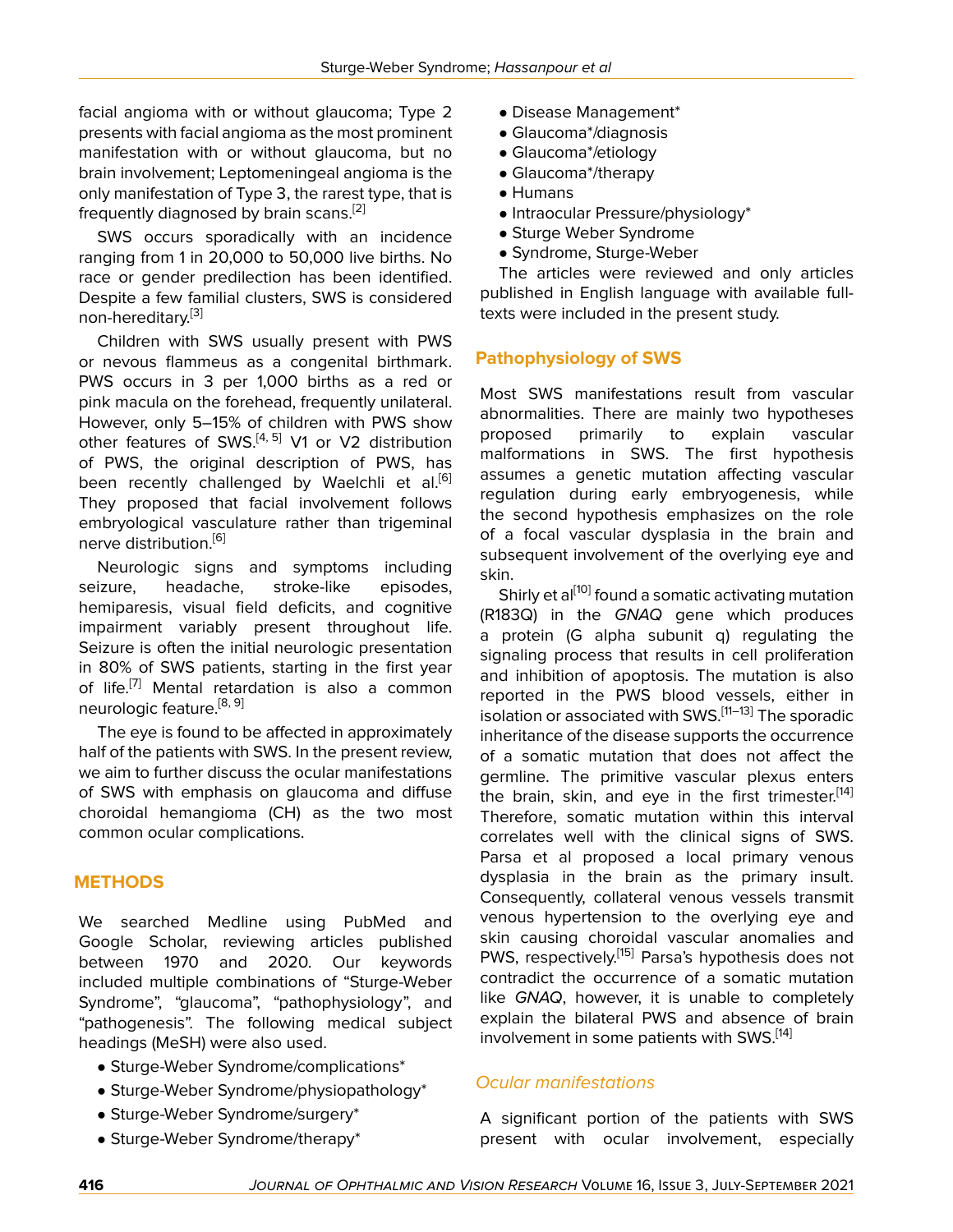

**Figure 1.** Left image shows conjunctival and episcleral abnormal tortuous vessels in a patient with Sturge-Weber syndrome. Presence of blood in the Schlemm's canal in gonioscopy of the same patient.



**Figure 2.** Left image shows diffuse choroidal hemangioma as diffuse dark and saturated red areas making "tomato-ketchup appearance" in the fundus of a patient with Sturge-Weber syndrome. Severe exudative retinal detachment is evident in optical coherence tomography images of the same patient.

glaucoma. Table 1 summarizes the ocular manifestations of SWS [Table 1].<sup>[\[16](#page-13-14)]</sup>

#### **Glaucoma**

Glaucoma remains the most common ocular complication of SWS, which occurs in 30–70% of the patients. Glaucoma in SWS has a bimodal presentation: early onset glaucoma in 60% of the cases and late onset glaucoma in 40% of patients. The mechanism of early onset glaucoma is not determined yet but is attributed to abnormal angle development. While the appearance of the angle shares common abnormalities with primary congenital glaucoma including the anterior iris insertion to the trabecular meshwork (TM), direct attachment of the ciliary muscles to the TM rather than to the scleral spur, and increased opacification of tissues of the angle, [[17](#page-13-15)] the exact site of pathology is not identified. Some distinct characteristics of angle in SWS include flat iris insertion in some parts of the angle,<sup>[[18\]](#page-13-16)</sup> prominent vascular loops at the iris root, and the presence of blood in Schlemm's

canal [Figure 1].<sup>[[17](#page-13-15), [19](#page-13-17)]</sup> In a histopathologic study, Rosenbaum et al did not find any TM abnormality with light and electron microscopic examination but abnormal vessels were present in all of their four cases.<sup>[[20\]](#page-13-18)</sup> The link between early onset glaucoma and SWS could be explained with the fact that SWS is primarily a vascular abnormality and there is a strong body of evidence that suggests SC and collector channels are developed from a venous plexus in early weeks of gestation.<sup>[[21\]](#page-13-19)</sup> Therefore, it is plausible to think that the resistance to outflow in early onset glaucoma is located in the distal outflow pathway. The less than favorable response to angle surgery in these cases also supports more distal pathology rather than TM. There is not enough evidence regarding the role of elevated episcleral venous pressure (EVP) in early onset glaucoma; engorged vessels that are seen in adult onset glaucoma have not been reported in early onset glaucoma.

Since the collagen fibers are more elastic in early years of life, these children often develop secondary structural changes such as globe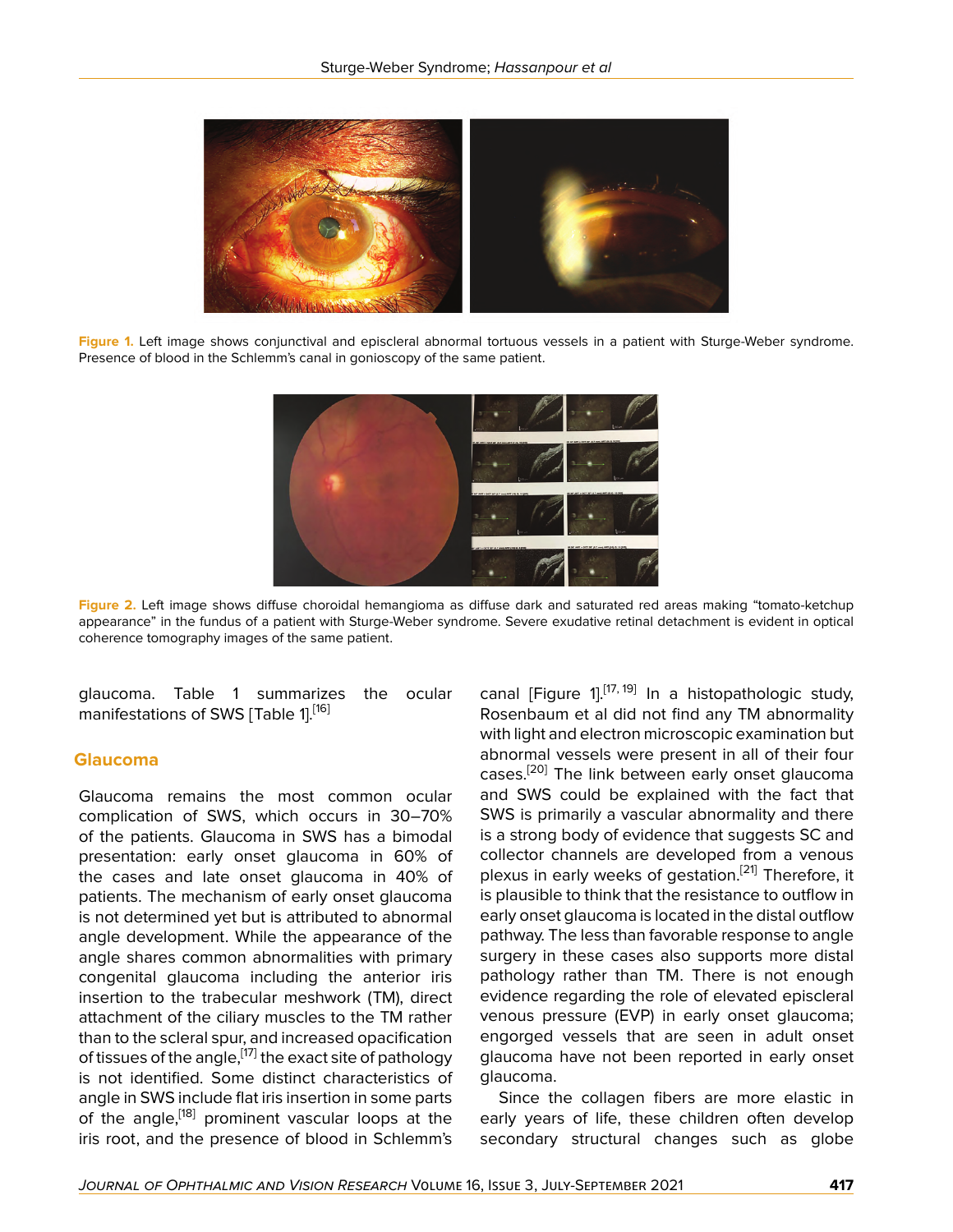| Table 1. Summary of ocular findings in Sturge-Weber syndrome <sup>[16]</sup> |                                                            |
|------------------------------------------------------------------------------|------------------------------------------------------------|
| <b>Orbital</b>                                                               |                                                            |
| General                                                                      |                                                            |
|                                                                              | Proptosis                                                  |
|                                                                              | Lids                                                       |
|                                                                              | Ptosis                                                     |
|                                                                              | Port-wine birthmarks of eyelid                             |
| <b>Extraocular</b>                                                           |                                                            |
| Sclera                                                                       |                                                            |
|                                                                              | Nevoid marks or vascular dilation of the episclera         |
|                                                                              | Large, anomalous vessels in the episclera                  |
|                                                                              | Dilation and tortuosity of episcleral vessels              |
|                                                                              | Episcleral hemangiomas                                     |
| Conjunctiva                                                                  |                                                            |
|                                                                              | Conjunctival telangiectasia                                |
|                                                                              | Conjunctival hemangiomas                                   |
|                                                                              | Dilation and tortuosity of conjunctival vessels            |
|                                                                              | Large, anomalous vessels in the conjunctiva                |
| Intraocular                                                                  |                                                            |
| <b>Anterior Segment</b>                                                      |                                                            |
|                                                                              | Increased corneal diameter                                 |
|                                                                              | Iris discoloration                                         |
|                                                                              | Telangiectasia of the iris with heterochromia              |
|                                                                              | Dilation and tortuosity of the iris vessels                |
|                                                                              | Sluggish pupils                                            |
|                                                                              | Anisocoria or other disturbances in pupil reactions        |
|                                                                              | Deep anterior chamber angle                                |
|                                                                              | Glaucoma                                                   |
|                                                                              | Ectopia lentis                                             |
| Choroid                                                                      |                                                            |
|                                                                              | Choroidal hemangioma                                       |
|                                                                              | Angioid streaks                                            |
| Retina                                                                       |                                                            |
|                                                                              | Dilation and tortuosity of retinal vessels                 |
|                                                                              | Retinal arteriovenous aneurysm                             |
|                                                                              | Varicosity of retinal veins                                |
|                                                                              | Glioma                                                     |
|                                                                              | Retinal detachment                                         |
|                                                                              | Central retinal vein occlusion                             |
| Optic Nerve                                                                  |                                                            |
|                                                                              | Arteriovenous angioma                                      |
|                                                                              | Papilledema                                                |
|                                                                              | Optic atrophy                                              |
|                                                                              | Optic nerve cupping                                        |
|                                                                              | Optic nerve drusen                                         |
| <b>Other</b>                                                                 |                                                            |
|                                                                              | Strabismus                                                 |
|                                                                              | Nystagmus                                                  |
|                                                                              | Loss of vision                                             |
|                                                                              | <b>Cortical blindness</b>                                  |
|                                                                              | Abnormal visual field due to the lesions in visual pathway |
|                                                                              | Anisometropia                                              |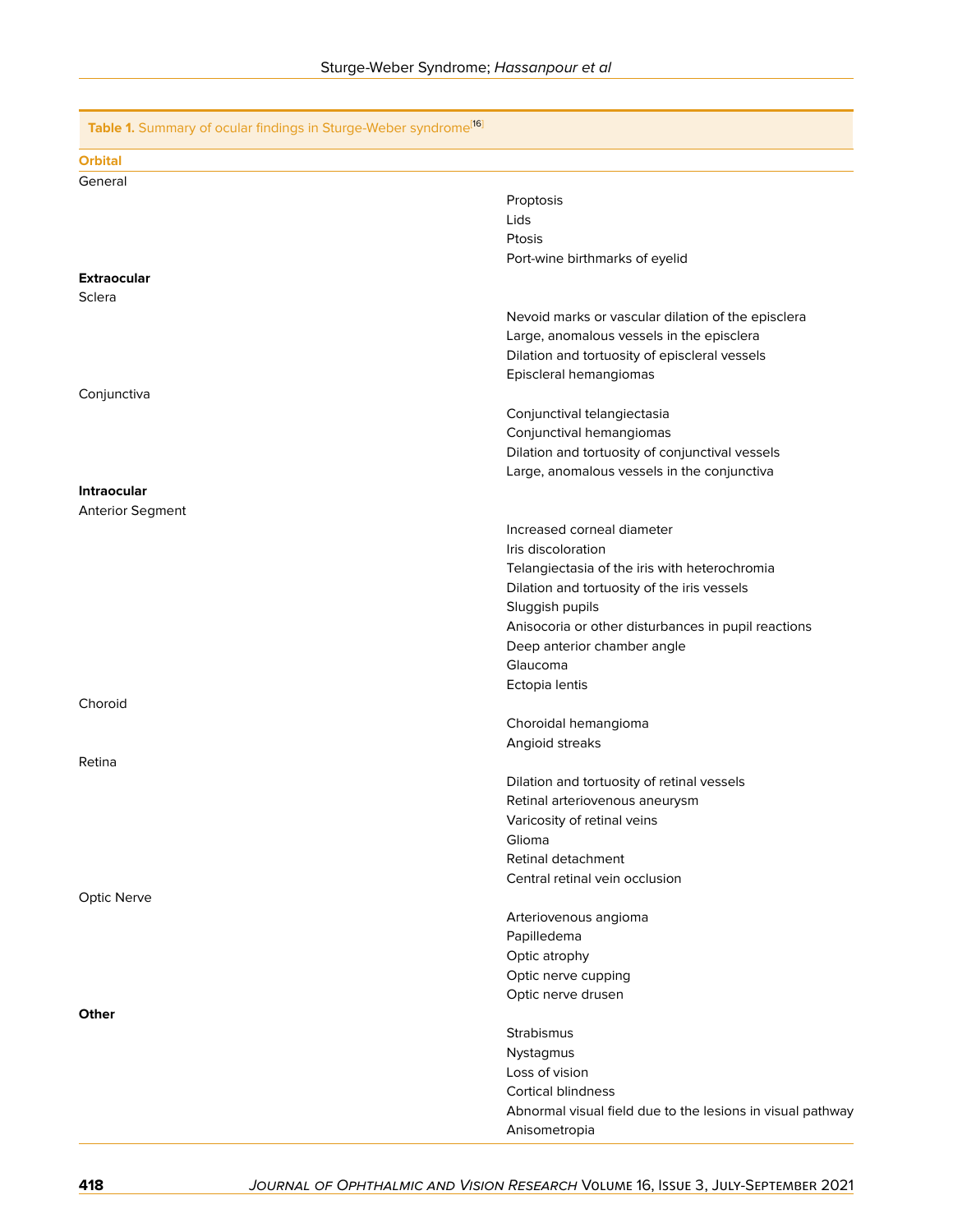**Table 2.** Summary of important studies investigating different surgeries in the treatment of glaucoma associated with Sturge-Weber syndrome

| <b>Author, year</b>                      | <b>Surgery</b>                                                                              | No. of eyes                                  | No. of<br>patients | Age at<br>surgery<br>(Mean $\pm$ SD,<br>and/or<br>range) | <b>Outcome</b>                                                                                                                                                                                | <b>Length of</b><br>follow-up<br>(Mean $\pm$ SD,<br>and/or<br>range) |
|------------------------------------------|---------------------------------------------------------------------------------------------|----------------------------------------------|--------------------|----------------------------------------------------------|-----------------------------------------------------------------------------------------------------------------------------------------------------------------------------------------------|----------------------------------------------------------------------|
| Wagner et al[40] 1988                    | Trabeculotomy<br>combined with<br>cyclotherapy                                              | 6                                            | 5                  | Three weeks<br>to nine years                             | All achieved<br>controlled IOP<br>Two patients<br>needed additional<br>surgery                                                                                                                | Average 4.5<br>years From<br>three to eight<br>years                 |
| Iwach et al[38]                          | Goniotomy <sup>[49]</sup><br>Trabeculotomy <sup>[9]</sup><br>Trabeculectomy <sup>[21]</sup> | 20 eyes Early<br>onset 16 eyes<br>late onset | 30 patients        | <b>Not</b><br>separately<br>reported                     | Median stable<br>time for<br>goniotomy and<br>medical therapy<br>101 months. For<br>trabeculotomy 21<br>months For<br>trabeculectomy<br>23 months                                             | Mean 10<br>years Range:<br>2-21 years                                |
| Olsen et al[39] 1998                     | Goniotomy<br>Trabeculotomy                                                                  | 124                                          | 14                 | Mean 10 $\pm$ 4<br>months Zero<br>days to four<br>years  | IOP $\leq$ 22 mm Hq<br>in $66.7\%$ of the<br>eyes after one or<br>more goniotomy<br>or trabeculotomy                                                                                          | 5.4 years<br>Range: 1.4-15<br>years                                  |
| Wu et al[44] 2017                        | Trabeculotomy ab<br>externo                                                                 | 34                                           | 32                 | Median (IQR)<br>$=$ 3 months<br>(1.25, 6.75)             | Cumulative<br>proportion of<br>overall success:<br>94.1%, 90.5%,<br>86.6%, 86.6%, and<br>86.6% at three<br>months, six<br>months, one year,<br>two years, and<br>three years,<br>respectively | Median (IQR)<br>$= 15.5$ months<br>(9.50, 25.50)                     |
| Irkec et al[37] 1999                     | Trabeculotomy<br>and guarded<br>filtration surgery                                          | 6                                            | 5                  | Between 23<br>days and 9<br>years                        | Lowered IOP in<br>five eyes; two<br>eyes needed<br>additional medical<br>therapy                                                                                                              | 6.3 Range:<br>2-11 years                                             |
| Sood et al[46] 2017                      | Combined<br>trabeculotomy<br>and<br>trabeculectomy                                          | 22                                           | 20                 | Mean 18.64 $\pm$<br>$0.7 - 96$<br>months                 | 41.7% (10/24) of<br>29.74 months eyes qualified and<br>modified qualified<br>success No<br>complete success                                                                                   | Mean SD<br>134.73 $\pm$<br>67.77 months<br>$61 - 288$<br>months      |
| Board and Shields <sup>[48]</sup> (1981) | Combined<br>trabeculotomy<br>and<br>trabeculectomy                                          | 5                                            | 5                  | Two months<br>to fifteen<br>years                        | Despite<br>postoperative IOP<br>control, it<br>increased in three<br>patients who had<br>longer follow-ups<br>No additional<br>surgeries were<br>needed                                       | Median 11<br>months 6-36<br>months                                   |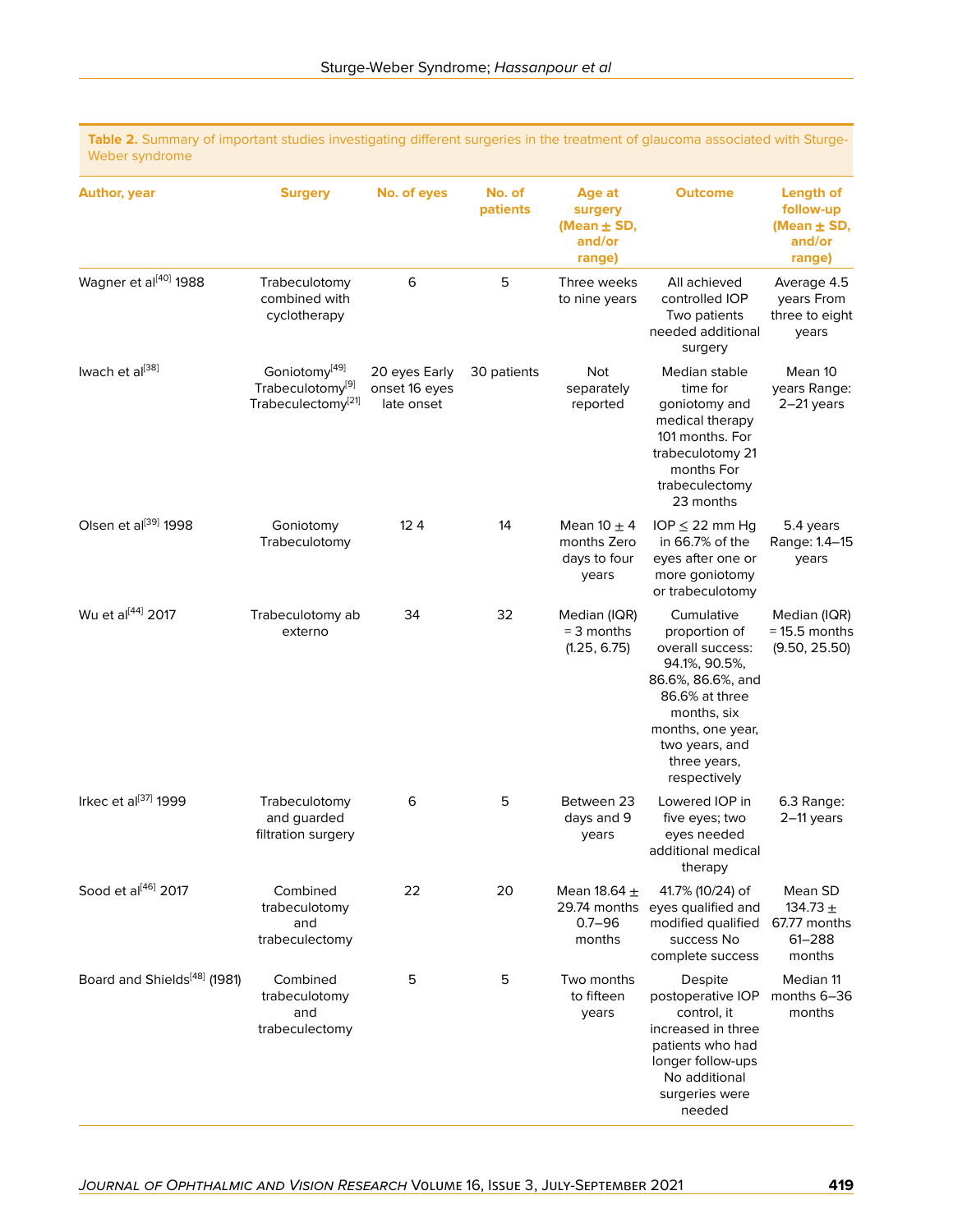| Table 2. Continued.                |                                                    |             |                    |                                                                 |                                                                                                                                           |                                                                      |
|------------------------------------|----------------------------------------------------|-------------|--------------------|-----------------------------------------------------------------|-------------------------------------------------------------------------------------------------------------------------------------------|----------------------------------------------------------------------|
| <b>Author, year</b>                | <b>Surgery</b>                                     | No. of eyes | No. of<br>patients | <b>Age at</b><br>surgery<br>(Mean $\pm$ SD,<br>and/or<br>range) | <b>Outcome</b>                                                                                                                            | <b>Length of</b><br>follow-up<br>(Mean $\pm$ SD,<br>and/or<br>range) |
| Agarwal et al[47] 1993             | Combined<br>trabeculotomy<br>and<br>trabeculectomy | 18          | 16                 | Mean 17.8<br>months<br>Range:<br>Birth-7 years                  | (≤22 mm Hg) in 11<br>eyes (61.1%)                                                                                                         | 42 months<br>Range: 1-8<br>years                                     |
| Mandal et al[45] 1999              | Combined<br>trabeculotomy<br>and<br>trabeculectomy | 10          | 9                  | $1.5 \pm 3.0$<br>years Range:<br>1 month-9<br>years             | All eyes<br>maintained a<br>postoperative IOP<br>$<$ 16 mmHq<br>without<br>medication                                                     | $27.6 \pm 16.4$<br>months<br>Range: 12-64<br>months                  |
| Ali et al[49] 1990                 | Trabeculectomy                                     | 7           | 6                  | Mean 22.42<br>years Range:<br>7-38 years                        | Two eyes w/o<br>meds Four eyes<br>with meds One<br>eye needed<br>repeat<br>trabeculectomy                                                 | Nine months<br>to Nine years                                         |
| Mohamed et al <sup>[54]</sup> 2018 | Trabeculectomy<br>with MMC With<br>Ologen          | 10 10       | 88                 | $3-5$ years                                                     | Complete and<br>qualified success<br>in 80% and 20%<br>in MMC, 70% and<br>20% in Ologen                                                   | 12 months                                                            |
| Hamush et al <sup>[56]</sup> 1999  | Ahmed glaucoma<br>valve implantation               | 10          | 9                  | 10 days-25.5<br>years Only<br>three $>10$<br>years              | Cumulative<br>probability of<br>success of 79%,<br>59%, and 30% at<br>24, 42, and 60<br>months,<br>respectively                           | Mean 910.5<br>days (SD 6<br>574.1 days)                              |
| Kaushik et al[57] 2019             | Ahmed glaucoma<br>valve implantation               | 24          | 18                 | $7.91 \pm 5.02$<br>Range: 1-15                                  | Cumulative<br>probability of<br>success rate was<br>75%                                                                                   | $2.12 \pm 0.87$<br>years                                             |
| Budenz et al <sup>[58]</sup> 2000  | Baerveldt<br>glaucoma<br>implantation              | 10          | 9                  | Six weeks<br>and thirteen<br>years                              | All eyes had<br>adequate IOP<br>control (≤21<br>mmHg) without<br>the need for<br>additional<br>glaucoma surgery                           | 35 months<br>Range:<br>$10 - 50$                                     |
| Amini et al <sup>[59]</sup> 2007   | Molteno drainage<br>device                         | 9           | $\overline{7}$     | $9.6 + - 3.7$<br>years Range:<br>5-17 years                     | The cumulative<br>probability of<br>success was<br>97.2% at 12<br>months, 78.02% at<br>24 months, and<br>43.34% at the final<br>follow-up | $32 + 4.7$<br>months<br>Range:<br>$20 - 36$<br>months                |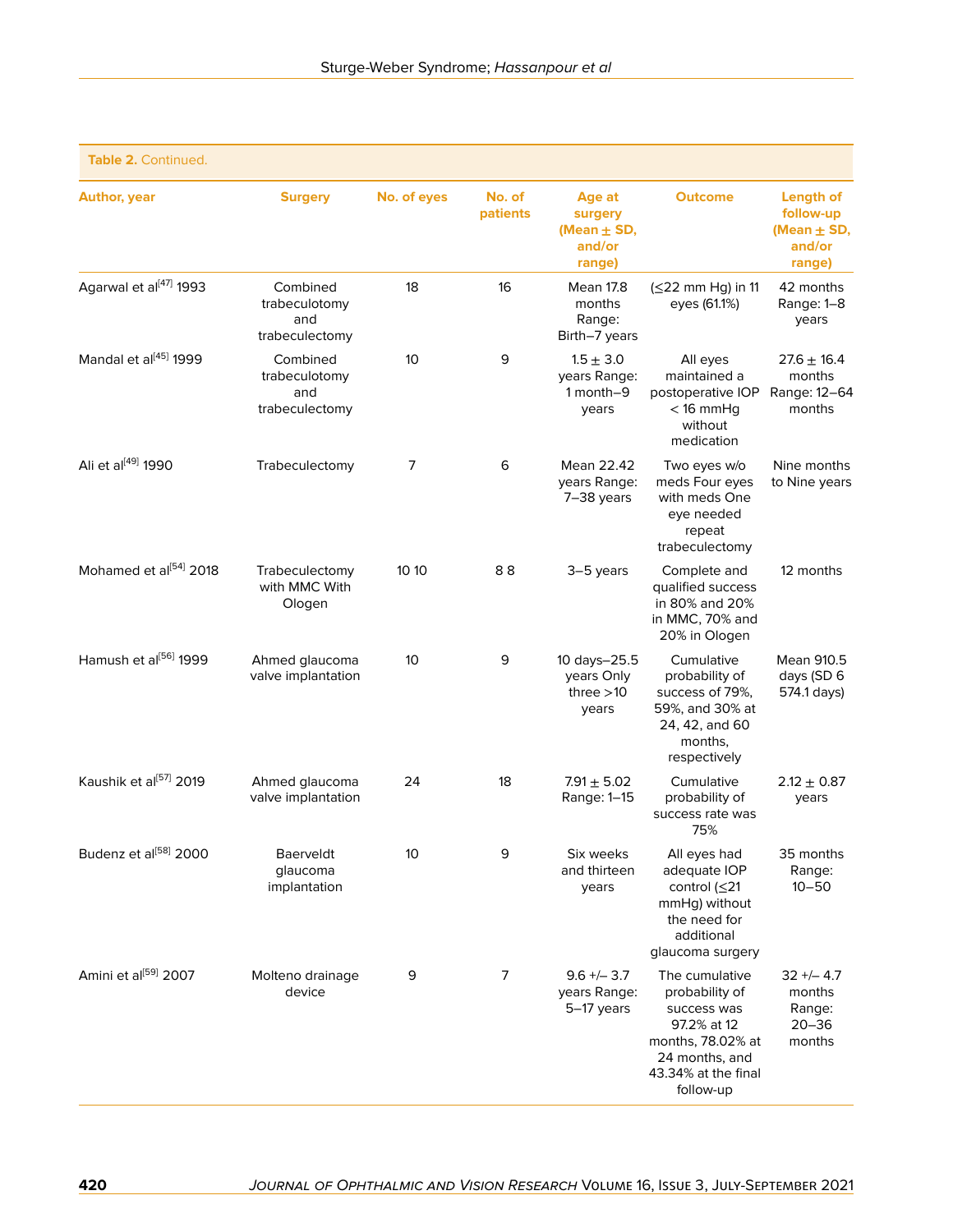| Table 2. Continued.               |                                     |             |                    |                                                          |                                                                                                                                                    |                                                               |
|-----------------------------------|-------------------------------------|-------------|--------------------|----------------------------------------------------------|----------------------------------------------------------------------------------------------------------------------------------------------------|---------------------------------------------------------------|
| <b>Author, year</b>               | <b>Surgery</b>                      | No. of eyes | No. of<br>patients | Age at<br>surgery<br>(Mean $\pm$ SD,<br>and/or<br>range) | <b>Outcome</b>                                                                                                                                     | Length of<br>follow-up<br>(Mean $\pm$ SD,<br>and/or<br>range) |
| Audren et al <sup>[55]</sup> 2006 | Non-penetrating<br>deep sclerectomy | 9           | 9                  | Eleven<br>days to<br>twenty-four<br>years                | Success rates<br>(including no<br>need for<br>anti-glaucoma<br>medications) were<br>56%, 28%, and 0%<br>at 6, 13, and 26<br>months post<br>surgery | 26.3<br>months<br>Range: 6-48<br>months                       |

**Table 3.** Summary of important studies investigating different treatment strategies in diffuse choroidal hemangioma associated with SWS. Only studies with more than three cases were included

| <b>Author, year</b>                  | <b>Treatment modality</b>                                | No. of eyes                               | Age at surgery (Mean<br>$\pm$ SD, and/or range) | <b>Outcome</b>                                                                                                          |
|--------------------------------------|----------------------------------------------------------|-------------------------------------------|-------------------------------------------------|-------------------------------------------------------------------------------------------------------------------------|
| Randon et al <sup>[76]</sup> 2018    | External beam<br>radiotherapy (20 Gy in<br>10 fractions) | 26 eyes of 25 patients                    | Five years (4–41) years                         | Reduced tumor<br>thickness (4.5 mm, 2.7<br>mm at the last visit)<br>Resolved retinal<br>detachment in all<br>except two |
| Schilling et al <sup>[77]</sup> 1999 | External beam<br>radiotherapy (20 Gy)                    | 15 eyes of 12 patients<br>with diffuse CH | 18.3 years                                      | <b>Exudative RD</b><br>resolution Shrinkage<br>of the tumor was seen<br>in five eyes                                    |
| Arepalli et al <sup>[82]</sup> 2013  | Plaque brachytherapy<br>(lodine-125 plaque)              | 5 eyes                                    | 13 years Median 11<br>Range: 11-27 years        | Complete regression<br>of SRF in all cases                                                                              |
| Zografos et al <sup>[81]</sup> 1998  | Proton beam<br>radiotherapy                              | 6 eyes with diffuse CH                    | Not reported                                    | Resolution of<br>exudative RD tumor<br>regression                                                                       |

enlargement, tears in Descemet's membrane, and corneal edema.

Elevated EVP secondary to episcleral and choroidal vascular abnormalities contribute to lateonset glaucoma. EVP normally ranges between 8 and 10 mmHg. The exact relationship between chronic EVP rise and IOP is yet to be determined; however, chronically untreated elevated EVP can increase the IOP and remains the primary mechanism of glaucoma in etiologies like carotidcavernous fistula, thyroid ophthalmopathy, and late-onset glaucoma in SWS. In support of this pathophysiology, Phelps et al<sup>[\[18](#page-13-16)]</sup> investigated EVP in 12 patients with SWS. The mean EVP  $(\pm SD)$  was 18.1  $\pm$  6.4 mm that was significantly higher than an average of  $9.1 \pm 1.6$  mm Hg in the normal fellow eyes. Subsequently, Shiau et al<sup>[[22\]](#page-13-20)</sup> confirmed their

findings in 22 eyes with SWS. The possible role of SC and collector channels dysfunction which could potentially exacerbate the effect of high EVP in adult glaucoma has not been evaluated.

Accelerated aging of the angle structures has been reported in pathological investigations of late-onset glaucoma. First proposed by Cibis et al, a similar mechanism like primary open-angle glaucoma is also considered as the underlying mechanism.<sup>[[17](#page-13-15)]</sup> It is not clear if these changes are primary or develop in response to long-term high IOP.

Angle closure glaucoma has also been reported in SWS, although significantly less common than open-angle mechanism. Murayama et al<sup>[[23](#page-13-21)]</sup> reported a 14-year-old boy with unilateral acute angle closure glaucoma secondary to posterior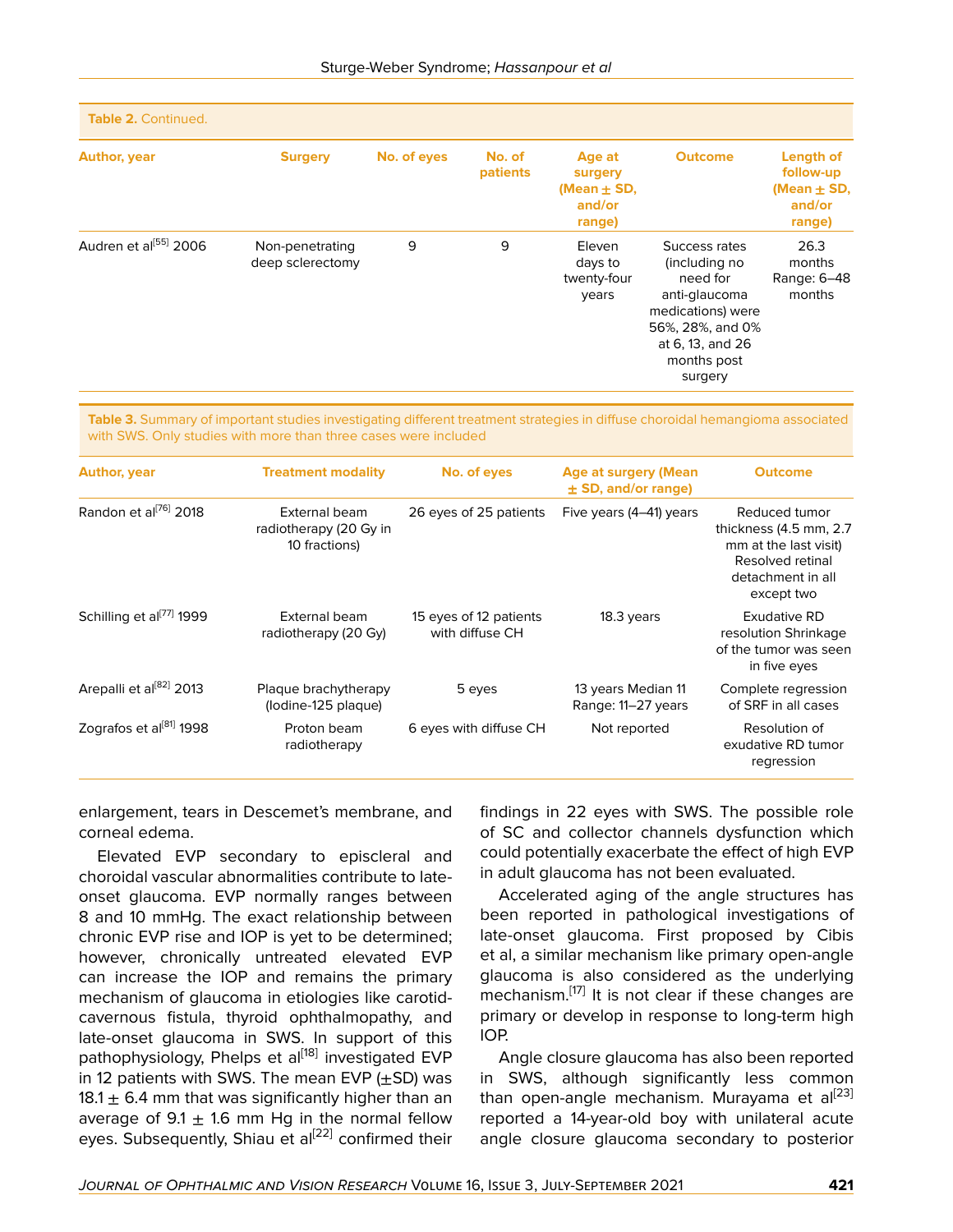scleritis in SWS. They postulated swelling of the ciliary body, choroidal effusion, anterior rotation of the ciliary processes, and swelling of the lens to be the underlying mechanism of angle closure. Ectopia lentis<sup>[\[24](#page-13-22)]</sup> and angle neovascularization secondary to retinal pathologies<sup>[[25\]](#page-13-23)</sup> have been reported to contribute to angle-closure glaucoma in SWS.

# *Diagnosis*

All infants born with PWS should undergo thorough and frequent ophthalmic examinations. Repeat ophthalmic examinations every few months during the first years of life are recommended. IOP measurement in all sessions is mandatory even if the angle structure appears normal. If no sign of glaucoma is detected, an annual ophthalmic checkup is recommended.<sup>[\[26](#page-13-24)]</sup>

The risk of glaucoma is associated with the pattern of PWS and is estimated to be 25% with a large unilateral PWS and 35% with bilateral involvement.<sup>[\[27,](#page-13-25) [28](#page-13-26)]</sup> It is notable that nearly 40% of SWS patients have bilateral PWS.<sup>[\[29](#page-13-27)]</sup>

# *Glaucoma treatment*

Glaucoma management in SWS is challenging and depends on the onset of the disease and the underlying pathophysiology. While medical therapy is usually tried as first-line therapy for early onset glaucoma, surgery is ultimately needed for the majority of the patients. Medical management remains the first choice in the late-onset glaucoma in SWS.

# *Medical treatment*

Aqueous suppressants (beta-blockers and carbonic anhydrase inhibitors) and the outflow facilitators such as prostaglandin analogs have been successfully used. Agents lowering EVP are the potential future drugs that are not currently available.<sup>[\[22](#page-13-20)]</sup> Awad et al<sup>[[30](#page-13-28)]</sup> reviewed 22 eyes with mostly early onset glaucoma (20 eyes) and found that antiglaucoma medications successfully controlled the IOP in only seven eyes of five patients within 62 months of follow-up. Van Emelen et al<sup>[[31\]](#page-13-29)</sup> retrospectively reviewed the records of 19 SWS patients with the mean age of 8.2 years. Eight patients developed glaucoma (eight eyes

with early onset glaucoma vs one eye with lateonset glaucoma). Seven out of eight patients (87.5%) treated by beta-blockers and carbonic anhydrase inhibitors needed glaucoma surgery to lower the IOP. Latanoprost is the most frequently investigated hypotensive agent.<sup>[\[32](#page-13-30)[–34\]](#page-13-31)</sup> Yang et al<sup>[[34](#page-13-31)]</sup> used latanoprost in six SWS glaucoma with the age ranging from 4 to 19 years. Only two eyes that had juvenile onset glaucoma responded to latanoprost with a mean IOP reduction of 8.8 mm Hg. Similarly, Altuna et al<sup>[\[32](#page-13-30)]</sup> investigated latanoprost in 18 SWS patients with the mean age of  $19.7 \pm 12.4$  years and reported a success rate of 16.7% (3 of 18 patients) at the six-months follow-up. The causes for failure in this study were glaucoma surgery (seven patients), additional medical therapy (three patients), and intolerable conjunctival hyperemia (one patient).

In another study by Ong et al, 17 eyes with SWS glaucoma who started on latanoprost were retrospectively evaluated. The mean age of the patients at the onset of glaucoma diagnosis and the latanoprost start was 2.59 and 6.8 years, respectively. Fifty percent of the patients achieved successful outcomes after one year. However, treatment failure was reported as early as one month after the start of latanoprost in five (29.4%) patients.[\[33\]](#page-13-32)

Wagnanski et al<sup>[\[35](#page-13-33)]</sup> investigated the effect of oral propranolol (2 mg/kg) on IOP in four SWS infants with age ranging from 8 to 44 weeks. Despite IOP reduction at one week after the initiation of the treatment, IOP increased to an average of 20.7 (range 14–30) mmHg after one month. Subsequently, Kaushik et al<sup>[[36\]](#page-14-16)</sup> used oral propranolol (2 mg/kg divided into two doses) one week before glaucoma surgery in SWS patients. These studies indicate that while oral propranolol temporarily lowers the IOP and can potentially be useful perioperatively, it is not suitable for long term in SWS glaucoma.

# *Surgical treatment*

In glaucoma unresponsive to medical treatment, the choice of surgery needs to be decided on a case by case basis. Some surgeons prefer angle surgery as the primary operation in early onset glaucoma.<sup>[[39,](#page-14-3) [40](#page-14-0)]</sup> While the exact pathology of early onset glaucoma in SWS is not determined, several studies reported favorable outcomes with goniotomy or trabeculotomy.<sup>[[37](#page-14-5)-[40\]](#page-14-0)</sup> Angle surgery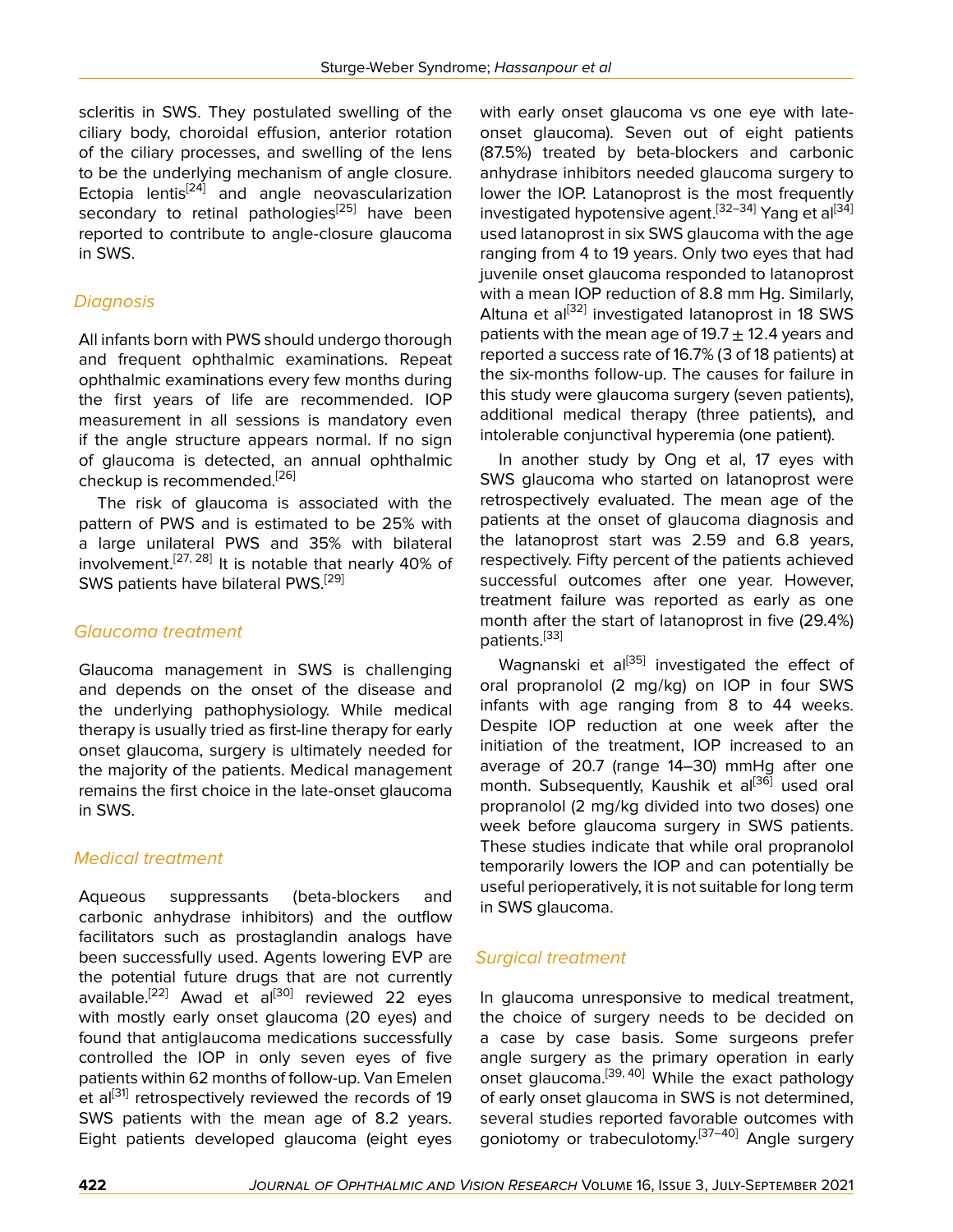removes the resistance at the level of TM and enhances the outflow through the physiologic pathways.

Studies investigating goniotomy or trabeculotomy as the initial surgical procedure report modest efficacy. Iwach et al<sup>[[38\]](#page-14-1)</sup> reviewed angle surgery in 20 eyes with early onset and 16 eyes with late-onset SWS glaucoma. They reported the median stable time after a single goniotomy to be eight months in early onset glaucoma. However, it increased to nearly nine years after multiple goniotomies and adjunctive medical therapy. They found significantly shorter stable period in patients older than four years after goniotomy. Furthermore, trabeculectomy was performed in 21 eyes and achieved a stable duration interval with a median of 26 months. Additionally, 40% in the early onset and 17% in the late-onset group experienced choroidal effusion. Considering the higher rates of complications after trabeculectomy, the authors recommended goniotomy as the initial surgical choice in early onset SWS glaucoma. In another study by Olsen et al,<sup>[\[39](#page-14-3)]</sup> 16 eyes of 14 patients with SWS glaucoma were studied. All patients were under four years of age. Twelve eyes underwent goniotomy while four eyes received trabeculotomy. Two-third of patients in the goniotomy group and half of the patients in the trabeculotomy group required a second procedure. One or more angle procedures resulted in IOP control in 66.7% of the patients after a median follow-up of 5.4 years. Wu et al<sup>[\[41\]](#page-14-17)</sup> retrospectively reviewed the clinical outcomes of trabeculutomy ab externo in 34 eyes with SWS glaucoma. The median age of patients at the time of surgery was three months. Complete (without any need for further glaucoma medications) and qualified (with the use of topical medications) success was achieved in 86.6% and 66%, respectively, with a median follow-up of 15.5 months. The authors concluded early diagnosis of glaucoma in SWS patients might lead to higher surgical success after trabeculotomy ab externo. Nevertheless, angle surgeries in SWS glaucoma achieve lower success rates compared with primary congenital glaucoma.[[42\]](#page-14-18) Most individuals will need further surgeries or adjunctive medications to achieve the target IOP.<sup>[\[43\]](#page-14-19)</sup> Lower success rate of angle surgery in SWS indicates resistance in more distal outflow pathway. Wu et al<sup>[\[44\]](#page-14-4)</sup> showed that individuals with multiple episcleral vascular abnormal networks responded poorly to trabeculotomy

compared to individuals with a simple episcleral vascular abnormal network. Their study supports a role for vessel-related factors in early onset glaucoma. Gonioscopy before any angle surgery is recommended in SWS to look for the landmarks of the angle as well as the presence of blood in the SC. The risk of intraoperative or postoperative hyphema varies between 25% and 88.2% after trabeculotomy in different studies.<sup>[37-[39](#page-14-3), [41\]](#page-14-17)</sup>

Combined trabeculotomy/trabeculectomy as the initial operation has been suggested in early onset glaucoma to address more distal resistance.<sup>[[45](#page-14-9)–[48\]](#page-14-7)</sup> Recently, Sood et al<sup>[[46](#page-14-6)]</sup> reported combined trabeculotomy/trabeculectomy in 24 eyes of 20 patients with SWS glaucoma with the overall success rate of 41.7% within 134.7  $\pm$  67.7 months follow-up. Board and Shields investigated combined trabeculotomy/trabeculectomy in five SWS patients with the age ranging from 2 months to 15 years. Median length of follow-up was 11 months. Three patients with a longer duration of follow-up experienced IOP increase, however, none of the patients underwent additional surgeries. In another study, the records of combined trabeculotomy/trabeculectomy was reviewed in 10 eyes of which 9 had early onset SWS glaucoma with the mean age of 1.5  $\pm$  3 years. Postoperative IOP remained <16 mmHg in all patients within the mean follow-up period of 27.6  $\pm$  16.4 months.<sup>[[45](#page-14-9)]</sup> Similarly, Agarwal et al<sup>[[47](#page-14-8)]</sup> investigated combined trabeculotomy/trabeculectomy in 18 eyes with SWS glaucoma. Eleven eyes (61.1%) had IOP ≤22 mm Hg after a mean follow-up of 42 months. Three patients underwent repeat surgeries.

Trabeculectomy remains an important surgical option in late-onset glaucoma associated with SWS. Ali et al<sup>[\[49\]](#page-14-2)</sup> reported favorable outcomes with trabeculectomy in six patients with late-onset glaucoma (mean age of 22.4 years) in nine months to nine years of follow-up. Nevertheless, four patients needed additional medical treatment and one patient underwent repeat trabeculectomy. In SWS patients, there is a serious risk of choroidal effusion or expulsive hemorrhages after trabeculectomy. Iwach et al<sup>[[38](#page-14-1)]</sup> reported intraoperative choroidal effusions in 24% of cases undergoing trabeculectomy including 40% of five cases in the early onset group and 17% of 12 cases of the late-onset group. Direct communication between the arteriolar system and choroidal vasculature, without any intervening vascular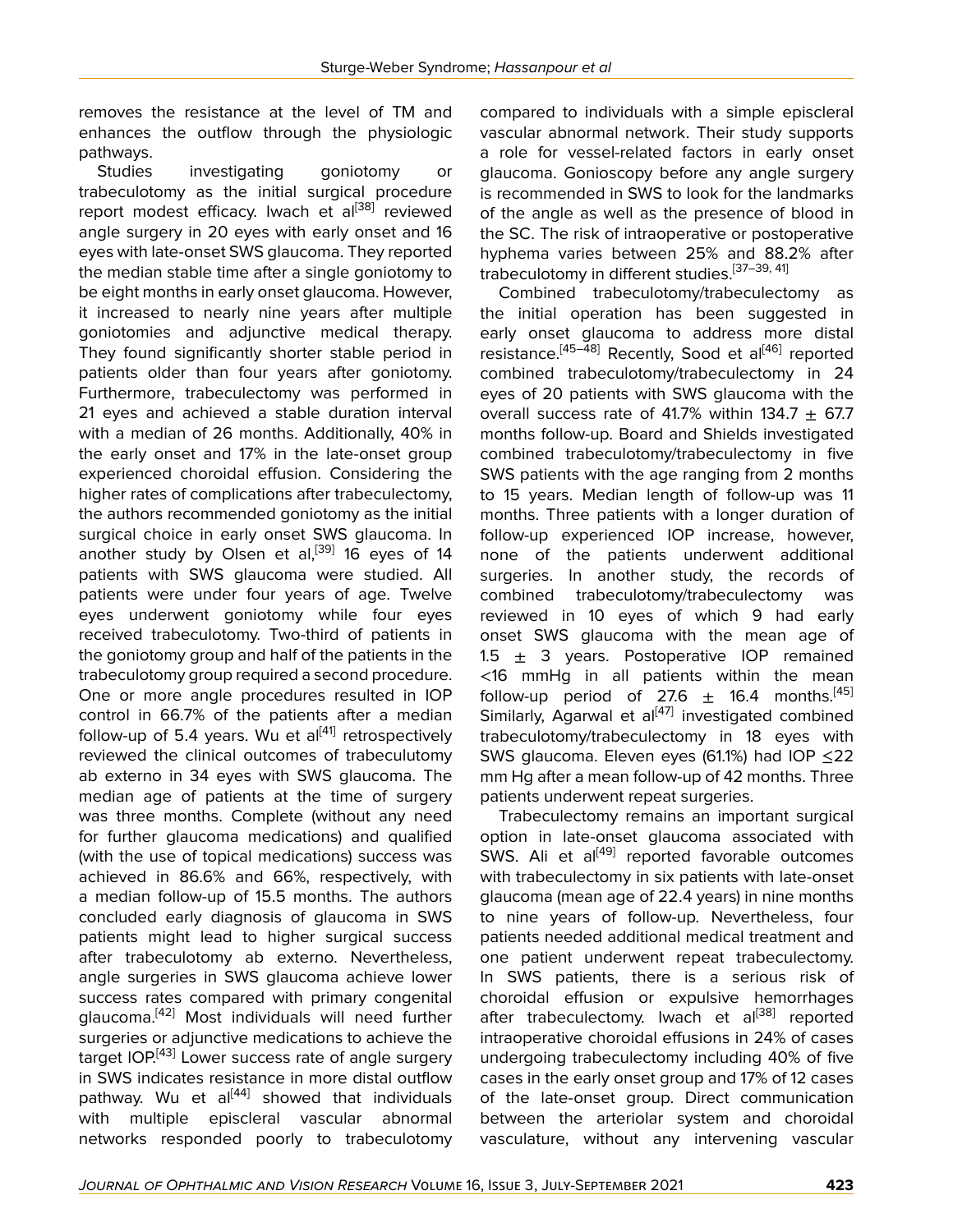bed, results in a high choroidal vascular pressure. This high pressure is opposed by an increased IOP associated with increased EVP. When the IOP is reduced during the filtration surgery, the unopposed high choroidal vascular pressure causes choroidal effusion.[[38\]](#page-14-1)

The mechanism underlying choroidal effusion is similar to effusion formation observed with significant IOP reduction after glaucoma surgery, which results in rapid transudation of fluid from the intravascular spaces into the extravascular space.<sup>[\[50\]](#page-14-20)</sup> However, faster formation, more massive effusions, and higher prevalence are observed after filtration surgeries in patients with SWS.<sup>[[48](#page-14-7), [51](#page-14-21)]</sup> Accordingly, the presence of CH poses the eyes at a greater risk of both intraoperative or postoperative choroidal effusions. Pandey et al<sup>[\[52](#page-14-22)]</sup> reported that 83.3% of the eyes that developed choroidal effusion had CH. Regardless of CH, higher choroidal vascular pressure and also vascular abnormalities such as abnormal vascular innervation<sup>[[7\]](#page-13-6)</sup> and significant fragility<sup>[\[51](#page-14-21)]</sup> make these patients more susceptible to choroidal effusion or hemorrhage.

To reduce the risk of choroidal effusion or expulsive hemorrhage, various modifications during surgery have been reported. Prophylactic posterior sclerotomy has been traditionally used by many surgeons.<sup>[\[43](#page-14-19)]</sup> However, Eibschitz-Timoshi et al questioned the need for sclerotomy after investigating 17 eyes undergoing trabeculectomy.<sup>[[53\]](#page-14-23)</sup> The authors reported no significant suprachoroidal hemorrhage and effusion in surgeries with modern techniques. Measurements such as generous use of viscoelastic devices for AC formation, maximum preoperative IOP control, prophylactic radiotherapy or laser photocoagulation of the CH are recommended to prevent the suprachoroidal hemorrhage.<sup>[[43](#page-14-19)]</sup>

In a randomized clinical trial, Mohamed et al compared the outcomes of Mitomycin-C (MMC) augmented trabeculectomy and collagen matrix implant (Ologen) in the management of glaucoma in SWS.<sup>[[54](#page-14-10)]</sup> Twenty eyes of 16 SWS glaucoma patients with the age ranging from three to five years were divided into two groups. Complete and qualified success accounted for 80% and 20%, respectively, of patients in the MMC group after one year, while the corresponding values in the Ologen group were 70% and 20%, respectively. Complications in the MMC group

included polycystic bleb in six patients, blebitis in one patient, and shallow anterior chamber in two eyes. Despite failure in 10%, the complication rate was minimal in the Ologen group. While physical spacers could improve the long-term outcomes of bleb function, these biodegradable implants could simultaneously act as physical resistance against overfiltration in the early postoperative days which is beneficial in offsetting suprachoroidal hemorrhage in SWS patients.

Non-penetrating surgeries like deep sclerectomy serve as alternatives to trabeculectomy. These modalities hypothetically lower the risk of choroidal effusion because of lower fluctuation of IOP during the procedures. Audren et al<sup>[[55](#page-14-15)]</sup> investigated non-penetrating deep sclerectomy in a series of nine eyes. The success rates without additional need for medical treatment were 56%, 28%, and 0% at 6, 13, and 26 months after surgery, respectively. However, two eyes developed choroidal effusion after NPDS.

Glaucoma drainage devices have been effectively used in SWS glaucoma. Hamush et al implanted Ahmad glaucoma valve (AGV) in 11 SWS glaucoma patients.<sup>[[56\]](#page-14-11)</sup> The cumulative probability of success was 79%, 59%, and 30% at 24, 42, and 60 months, respectively. Similarly, Kaushik et al reported the results of AGV implantation in 24 eyes of 20 patients.<sup>[[57](#page-14-12)]</sup> The cumulative probability of success was 75% with a mean follow-up of 2.12  $\pm$  0.87 years. Reported complications included intraoperative hyphema in four (16.67%) eyes, hypotony in three (12.5 %) eyes, and choroidal detachment in three eyes. Budenz et al studied two-staged Baerveldt glaucoma implantation in 10 eyes of nine patients and reported adequate IOP control in all operated eyes (≤21 mmHg) without the need for additional glaucoma surgery.<sup>[[58\]](#page-14-13)</sup>

Amini et al investigated Molteno implantation in nine eyes of seven patients.<sup>[[59\]](#page-14-14)</sup> The cumulative probability of relative success was 97.2% at 12 months, 78.02% at 24 months, and 43.34% at the final follow-up. Postoperatively, massive choroidal effusion occurred in three patients which needed surgical drainage. Two eyes experienced bleb encapsulation and underwent needling bleb revision with 5-fluorouracil. Visually significant cataract and corneal endothelial touch prompting tube repositioning occurred in two patients, respectively.

Cyclodestructive procedures are usually limited to the eyes with low visual potential or eyes at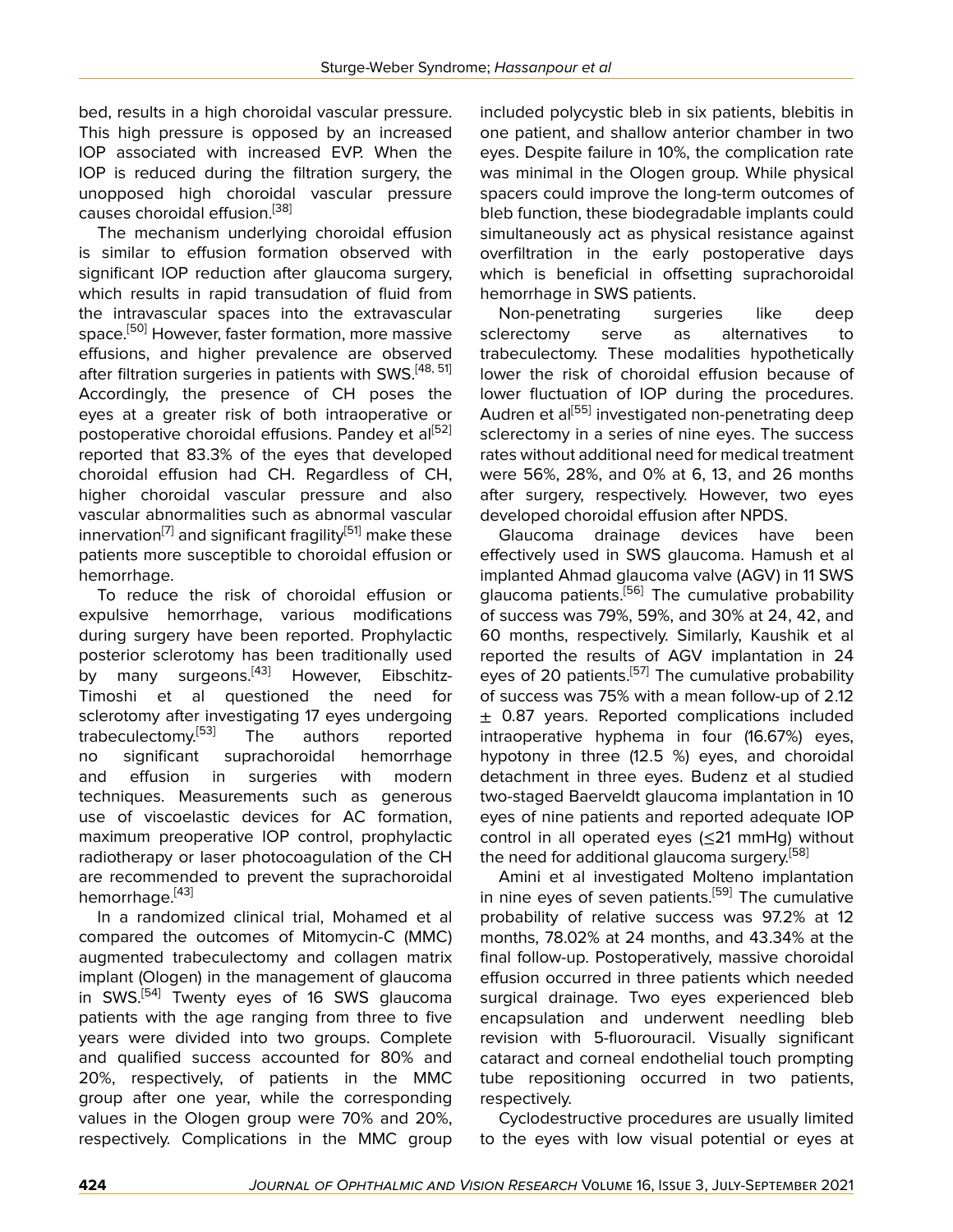higher risk of intraoperative complications.<sup>[\[40](#page-14-0)]</sup> However, Van Emelen et al used it as the primary surgical option in seven eyes with SWS glaucoma.[\[31](#page-13-29)] The authors found that cyclodestructive procedures reduced the IOP to <22 mm Hg in six of the seven eyes with a mean duration of 4.5 years. The presence of episcleral hemangioma over the ciliary body makes the procedure more challenging.<sup>[\[42](#page-14-18)]</sup>

Table 2 summarizes various surgical treatments in the glaucoma associated with SWS.

Regardless of surgery types, patients need frequent and close follow-up examinations. Complications such as choroidal effusion and hypotony should be treated accordingly because chronically untreated choroidal effusions often lead to bleb failure or reduced visual acuity.

Laser treatment of facial PWS raised the concern of increasing IOP through the reduction of vascular channels serving to balance the venous pressure gradient.<sup>[[15](#page-13-13)]</sup> Sharan et al retrospectively compared 28 cases that underwent facial laser treatment and patients without laser treatment and did not find any difference between groups in terms of newly developed or exacerbating glaucoma.<sup>[[60\]](#page-14-24)</sup>

# **Choroidal Hemangioma (CH)**

CH, arising from choroidal vasculature, is a benign vascular tumor classified into two types of circumscribed and diffuse. Diffuse CH invariably correlates with SWS; patients with SWS often develop a diffuse type of CH. However, circumscribed CH has been occasionally reported in SWS.<sup>[[61,](#page-14-25) [62](#page-14-26)]</sup> The prevalence of diffuse CH is 40–50% and is usually ipsilateral to the PWS.<sup>[\[63](#page-14-27)]</sup>

Diffuse CH is often detected during funduscopy as dark and saturated red area with the "tomato ketchup" appearance. Symptomatic patients present with reduced visual acuity, scotoma or flashing, refractive error, serous or exudative retinal detachment, macular edema, and retinal pigment epithelium (RPE) alterations with macular involvement.

Histopathologic investigations of diffuse CHs show some differences with circumscribed CHs and reveal containing considerable numbers of the enlarged pre-existing vessel and vascular channels lined with endothelium and complete lack of cellular proliferation of vessel walls. Areas of clustered vascular abnormalities mimicking

circumscribed types have also been reported in diffuse hemangiomas.<sup>[[64\]](#page-14-28)</sup>

## *Diagnosis*

Indirect ophthalmoscopy reveals the characteristic pattern of the fundus, so-called tomato ketchup appearance [Figure 2].<sup>[\[65\]](#page-14-29)</sup> Ultrasound, both B-scan and A-scan mode, is routinely used to confirm the hemangioma diagnosis in SWS patients. Diffuse thickening of the choroid in B-scan combined with high internal reflectivity of A-scan spikes confirms diffuse CH diagnosis.[\[66](#page-14-30)] Fluorescein angiography, though difficult in children, shows rapid and speckled hyperfluorescent areas in the early phases due to the choroidal and vascular nature of the tumor. Similar to the circumscribed hemangiomas, though more widespread, staining with or without late leakage appears in the late phases.<sup>[\[67\]](#page-14-31)</sup> However, FA is more helpful in adults and patients with circumscribed CH. Indocyanine green (ICG) angiography shows the extension, vascularity, and arteriovenous shunts of choroidal changes; but this is an invasive diagnostic modality and may not be used in all cases especially in children.<sup>[\[68](#page-15-4)]</sup>

Recently, enhanced depth optical coherence tomography (EDI-OCT) has been employed in the diagnosis of CHs and following their response to treatment as well.<sup>[\[69](#page-15-5)]</sup> Diffuse choroidal thickening in the involved eye and the fellow eye as well are observed by EDI-OCT.<sup>[[70](#page-15-6)]</sup> Surve et al investigated the role of swept-source optical coherence tomography (SS-OCT) in a large series of 34 eyes of 17 SWS patients.<sup>[\[71\]](#page-15-7)</sup> SS-OCT findings included loss of choroidal vascular pattern, increased choroidal thickness, and invisible sclerochoroidal interface. The authors reported a detection rate of 86.36% for SS-OCT compared with 50% clinically, 52.94% with FA, and 82.35% with ICG angiography. In addition, it has been shown that the outer retinal layers may be thinner in SWS patients with CH.<sup>[\[72\]](#page-15-8)</sup> A recent study reported small white dot-shaped "micro-drusen-like" changes of the retina in patients with diffuse CH.<sup>[\[73\]](#page-15-9)</sup>

Furthermore, Griffith et al showed ocular enhancement in magnetic resonance imaging of SWS patients consistent with diffuse CHs.<sup>[[74](#page-15-10)]</sup> It has been shown that the CH on MRI images looks like sickle-shaped enhanced regions, thickest over the posterior portion of the globe and thinner toward the ciliary body.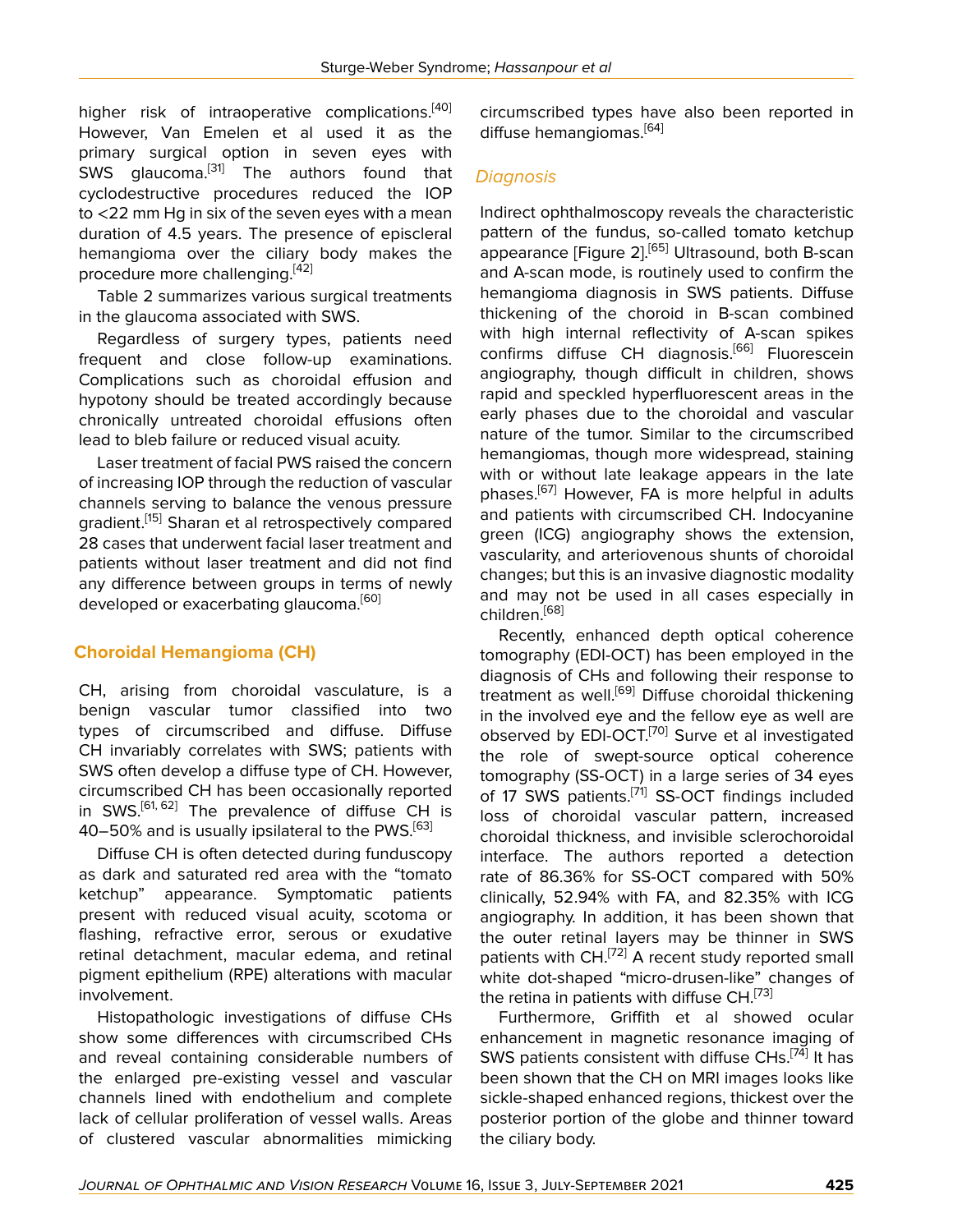The authors proposed MRI may play a substantial role in the diagnosis of diffuse CH. The advantage of MRI is that the children with SWS require neuroimaging irrespective of ocular findings that can be combined with ophthalmic sequences.[\[75\]](#page-15-11)

# *Management*

The goal of treatment in patients with CHs is to induce involution of the hemangioma, with reduction of subretinal and intraretinal fluid and minimal damage of neurosensory retina. The decision for treating diffuse CHs highly depends on the patients' visual acuity, the need for glaucoma surgeries, the presence of SRF and its chronicity and the visual recovery potential. Treatment of CHs may be difficult and therapeutic modalities may be limited because both juxtapapillary and foveal regions are often involved. The main risk of surgery in these cases is the increased risk of hemorrhage secondary to abnormal dilated episcleral and choroidal vasculature.

Various treatment modalities have been investigated including laser photocoagulation, plaque brachytherapy, external beam, proton beam, and stereotactic radiotherapy, photodynamic therapy (PDT), and anti-VEGF injections. The primary goal of treatment remains the resolution of SRF, however, treatment can also lead to the shrinkage of the CH mass.

Radiation-based modalities including external beam, plaque brachytherapy, proton beam, and stereotactic are rapidly expanding techniques. Randon et al investigated external beam radiotherapy (20 Gy in 10 fractions) in a large series (26 eyes of 25 patients) with diffuse CH.<sup>[[76](#page-15-0)]</sup> The treatment resulted in tumor regression; the mean thickness reached from 4.5 mm at baseline to 2.8 mm in the first year, and 2.7 mm at the last visit. The retinal detachment was resolved in all except two patients. Similarly, Schilling et al reported the result of low-dose radiation therapy in  $CH<sub>1</sub>[77]$  $CH<sub>1</sub>[77]$  $CH<sub>1</sub>[77]$  Their study included 15 eyes of 12 patients with diffuse CH associated with SWS. The resolution of retinal detachment (in all patients) besides the shrinkage of the tumor (in five patients) was observed. Many other small case series reported the promising result of EBRT.[[78](#page-15-12)–[80](#page-15-13)]

Other techniques of radiation have been investigated in diffuse CH treatments. Proton beam radiation delivers an exact dose of radiation to a specific tissue. Zografos et al used the proton beam to treat six eyes with diffuse CH. They reported full resolution of the SRF in all of the treated eyes.[\[81](#page-15-3)] Arepalli et al investigated plaque brachytherapy in five cases with diffuse CH associated with SWS.<sup>[\[82](#page-15-2)]</sup> Complete regression of SRF was observed in all patients.

The main drawback of these technologies remains the high cost and unavailability in many hospitals. Furthermore, SRF generally resorbs slower after radiation (over several months) compared with PDT. Normal ocular tissues are also exposed to radiation doses with subsequent radiation-induced cataract, retinopathy, and optic neuropathy. However, the latter disadvantage occurs generally after EBRT and is reduced with other radiation-based treatments.

PDT allows for selective occlusion of vascular structures by photochemical destruction of vascular endothelial cells. PDT with verteporfin showed promising results for circumscribed CH. Correspondingly, multispot treatment has been applied in diffuse CH which causes the atrophy of the hemangioma vessels and reduces the leakage. Various isolated case reports used PDT and consistently reported complete resolution of SRF besides tumor involution.[\[83](#page-15-14)–[87](#page-15-15)] The main advantage of PDT includes the selective nature of the treatment preserving the overlying retinal vasculature and RPE. Currently, no significant complication has been reported with PDT. However, the studies investigating PDT in diffuse CH are usually small case series (to date <15 cases) that make concluding difficult.

Some studies showed reduction of SRF after intravitreal injection of anti-VEGF agents.<sup>[\[88](#page-15-16)]</sup> However, the continuous production of VEGF leads to unsuccessful long-term results with anti-VEGF therapy.<sup>[\[89](#page-15-17)]</sup>

Oral propranolol therapy was investigated in a few reports and revealed moderate effects in the resolution of exudative retinal detachment.<sup>[\[90](#page-15-18)]</sup> The mechanisms which have been proposed for propranolol as a treatment modality for hemangioma can be classified into short-, mid- , and long-term effects. The most probable cause of the short-term effect is vasoconstriction.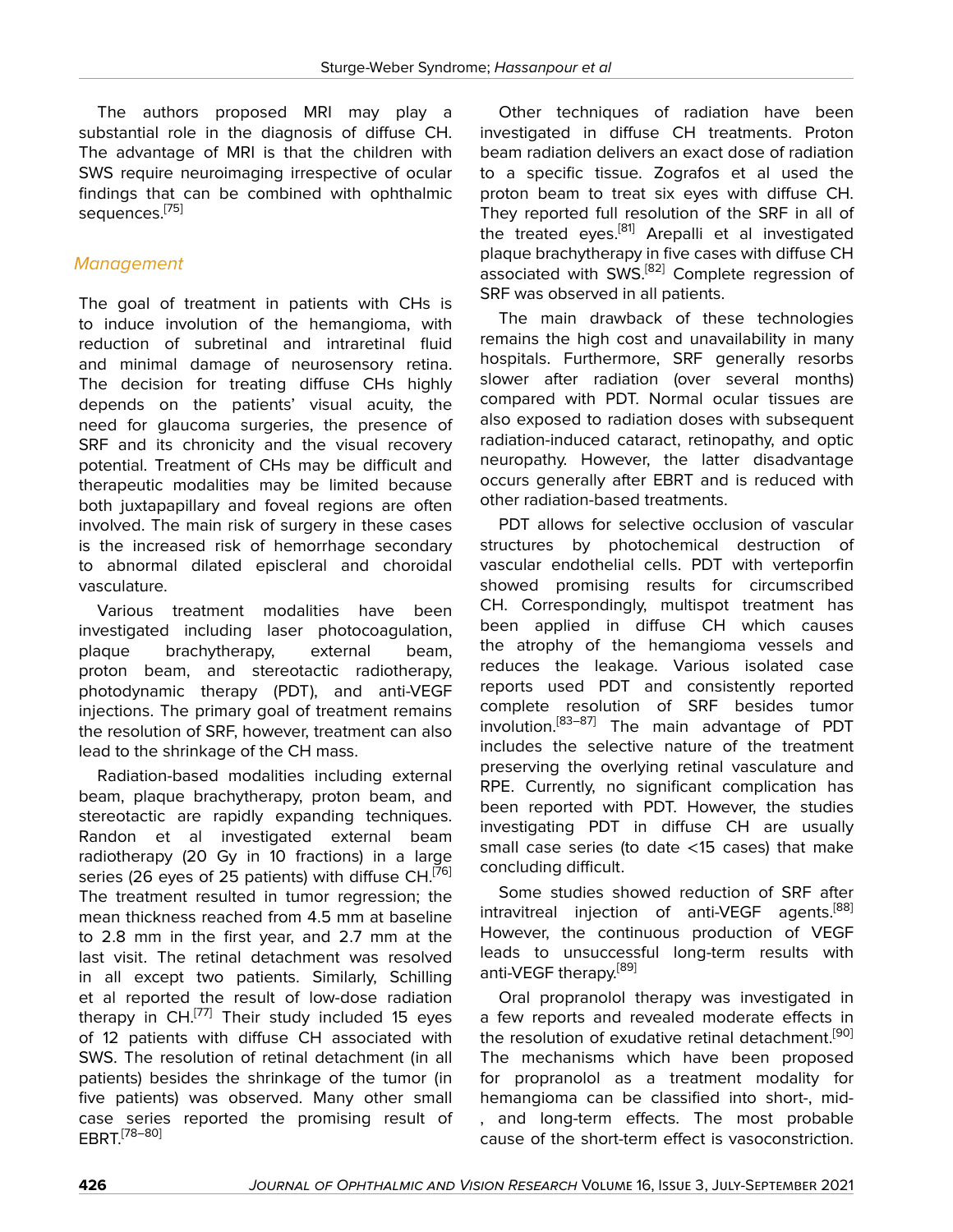Blocking the release of proangiogenic factors such as VEGF, bFGF, MMP-2, and MMP-9 may lead to mid-term effects. The long-term effects may be related to the induction of apoptosis in endothelial cells and subsequent tumor regression.<sup>[\[91](#page-15-19), [92](#page-15-20)]</sup> Serious side effects such as bradycardia and hypotension have been reported in cases using high-dose systemic propranolol. It has been shown that the intravitreal injection of propranolol leads to higher concentration of propranolol at the retinal level and lack of systemic side effects in comparison to the systemic usage of propranolol.<sup>[\[93,](#page-15-21) [94](#page-15-22)]</sup> The safe dose of intravitreal propranolol was determined in animal models and an experimental study showed that the intravitreal injection of propranolol was safe.<sup>[[95\]](#page-15-23)</sup> Intravitreal propranolol has also been reported to be effective for the treatment of retinal angiomatosis.<sup>[\[96](#page-15-24)]</sup> In addition, Nourinia et al successfully treated two cases of SWS with exudative retinal detachment secondary to diffuse CH with an intravitreal injection of propranolol (unpublished data).

## **Other Ocular Abnormalities**

PWS presents in the face of most patients with SWS. Vascular lesions on the eyelid, abnormal vascular lesions of the conjunctiva, episcleral hemangiomas, and dilated vessels of the retina are variably present in SWS patients and all are often ipsilateral to the PWS. Abnormal conjunctival vessels may be diffuse or localized. The diffuse type usually makes a pink or red hue in the affected eye. Iris heterochromia may also be present and is interestingly associated with a higher risk (45%) of ipsilateral glaucoma development.<sup>[[16](#page-13-14), [97](#page-15-25)]</sup> Ocular melanocytosis and iris mammillations have also been reported in SWS.<sup>[[61,](#page-14-25) [98\]](#page-15-26)</sup> Combined cilioretinal artery occlusion and hemiretinal vein occlusion was reported in a nine-year old boy diagnosed with SWS.[\[99](#page-16-0)]

Visual acuity results of 25 studies and visual field results of 12 studies were systematically reviewed to analyze the visual outcome of patients with SWS. The authors reported that VA was significantly reduced in 28% of eyes with glaucoma and 67% of eyes with diffuse CH. However, 70% of total SWS patients have normal visual acuity. Homonymous hemianopia was the most commonly reported visual field defect and was present in approximately 40% of the patients.[\[100](#page-16-1)]

#### **SUMMARY**

As the SWS mainly affects the brain, skin, and the eyes, a multidisciplinary approach including the neurologic, ophthalmic, and dermatologic evaluations are essential in the management of the disease. All involved specialists may face challenges in diagnosis, treatment, and determining the prognosis in patients with SWS. Considering the rare nature of the disease, most studies focusing on SWS are small case series.

Currently, most patients with glaucoma associated with SWS need surgical management. Since the lower success rates are achieved in these patients, the adjunctive medical therapy and the need for repeat surgeries should also be considered. The elucidation of the exact mechanism of glaucoma as the most common ocular complication can help better control of the disease.

Elevated EVP as a possible mechanism in the early onset glaucoma needs more clinical and experimental investigations. If the role of elevated EVP is further recognized, combined trabeculotomy and trabeculectomy can serve as the initial surgical procedure in the early onset glaucoma. Moreover, medical interventions targeting the EVP may have promising results.

The effect of SWS on the quality of life has been investigated with emphasis on neurological signs and symptoms<sup>[\[101\]](#page-16-2)</sup> but the possible effect of ocular complications on the quality of life of these patients has not been evaluated. Furthermore, the discovery of genetic mutations can be helpful in diagnosis and management of SWS.<sup>[[102](#page-16-3)]</sup> Further recognition of mutations, the possible molecular and cellular interactions and their downstream proteins can be targeted as promising treatments.<sup>[[103\]](#page-16-4)</sup> Biomarker development to detect the association between clinical symptoms and disease prognosis is another area of research. Ocular involvement mostly diagnosed by optical coherence tomography will be a part of the future biomarkers.[[104](#page-16-5)]

# **Financial Support and Sponsorship**

Nil.

#### **Conflicts of Interest**

The authors do not have any conflicts of interest.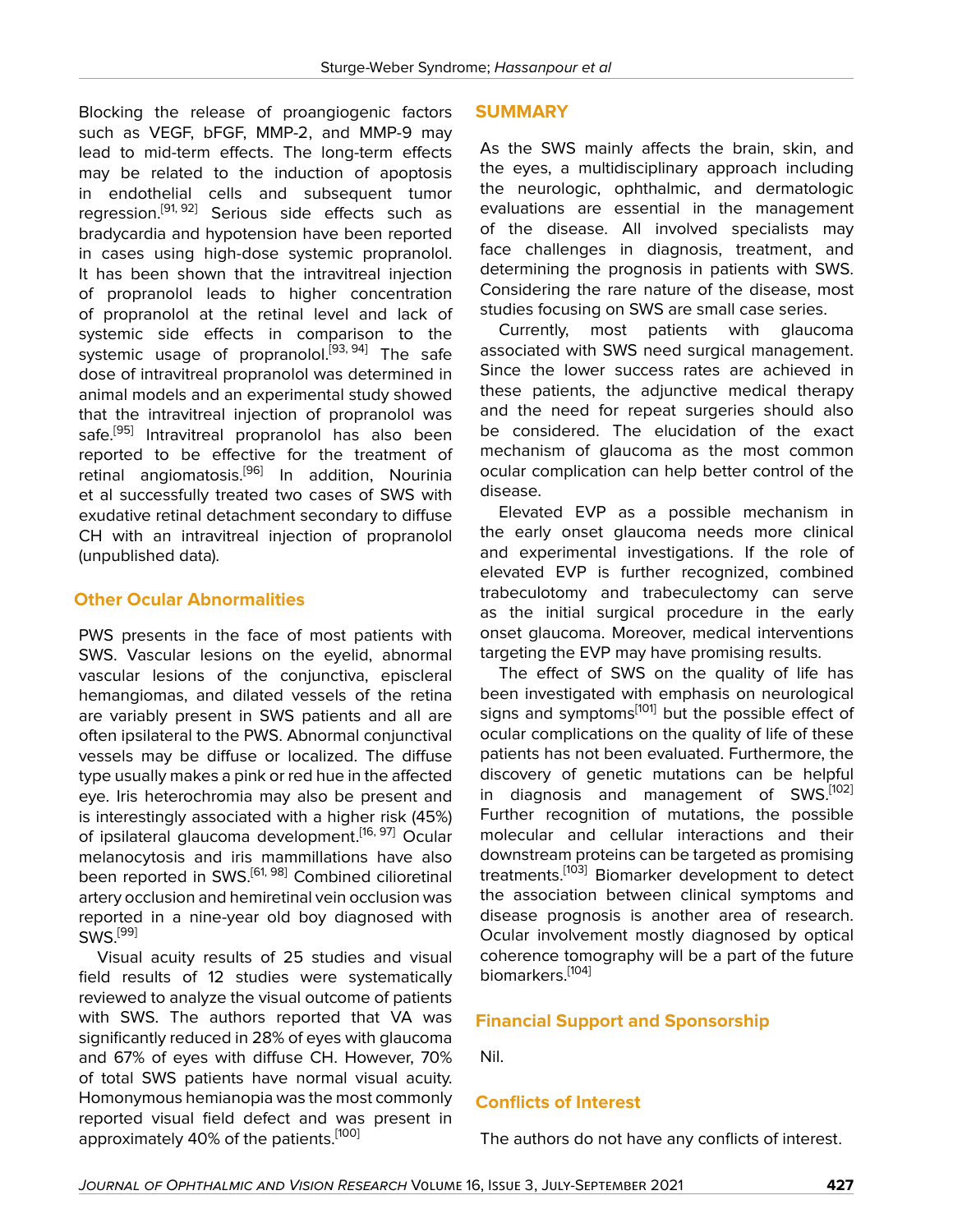#### *REFERENCES*

- <span id="page-13-0"></span>1. Thomas-Sohl KA, Vaslow DF, Maria BL. Sturge-Weber syndrome: a review. *Pediatr Neurol* 2004;30:303–310.
- <span id="page-13-1"></span>2. Comi AM, Roach ES, Bodensteiner J. Sturge-weber 5 syndrome. 2015. Handbook of Clinical Neurology, Elsevier; Volume 132; Pages 157-168
- <span id="page-13-2"></span>3. Behrman RE, Vaughan VC. Nelson textbook of pediatrics. *J Dev Behav Pediatr* 1988;9:239–243.
- <span id="page-13-3"></span>4. Ch'ng S, Tan ST. Facial port-wine stains – clinical stratification and risks of neuro-ocular involvement. *J Plast Reconstr Aesthet Surg* 2008;61:889–893.
- <span id="page-13-4"></span>5. Nguyen C, Yohn J, Huff C, Weston W, Morelli J. Facial port wine stains in childhood: prediction of the rate of improvement as a function of the age of the patient, size and location of the port wine stain and the number of treatments with the pulsed dye (585 nm) laser. *Br J Dermatol* 1998;138:821–825.
- <span id="page-13-5"></span>6. Waelchli R, Aylett SE, Robinson K, Chong WK, Martinez AE, Kinsler VA. New vascular classification of port-wine stains: improving prediction of Sturge-Weber risk. *Br J Dermatol* 2014;171:861–867.
- <span id="page-13-6"></span>7. Comi AM. Topical review: pathophysiology of Sturge-Weber syndrome. *J Child Neurol* 2003;18:509–516.
- <span id="page-13-7"></span>8. Pascual-Castroviejo I, Díaz-Gonzalez C, García-Melian RM, Gonzalez-Casado I, Muñoz-Hiraldo E. Sturge-Weber syndrome: study of 40 patients. *Pediatr Neurol* 1993;9:283–288.
- <span id="page-13-8"></span>9. Pascual-Castroviejo I, Pascual-Pascual S-I, Velazquez-Fragua R, Viaño J. Sturge-Weber syndrome. Study of 55 patients. *Can J Neurol Sci* 2008;35:301–307.
- <span id="page-13-9"></span>10. Shirley MD, Tang H, Gallione CJ, Baugher JD, Frelin LP, Cohen B, et al. Sturge–Weber syndrome and port-wine stains caused by somatic mutation in GNAQ. *N Engl J Med* 2013;368:1971–1979.
- <span id="page-13-10"></span>11. Nakashima M, Miyajima M, Sugano H, Iimura Y, Kato M, Tsurusaki Y, et al. The somatic GNAQ mutation c.548G>A (p.R183Q) is consistently found in Sturge-Weber syndrome. *J Hum Genet* 2014;59:691–693.
- 12. Tan W, Nadora DM, Gao L, Wang G, Mihm Jr MC, Nelson JS. The somatic GNAQ mutation (R183Q) is located within the blood vessels of port wine stains. *J Am Acad Dermatol* 2016;74:380.
- <span id="page-13-11"></span>13. Uchiyama Y, Nakashima M, Watanabe S, Miyajima M, Taguri M, Miyatake S, et al. Ultra–sensitive droplet digital PCR for detecting a low–prevalence somatic *GNAQ* mutation in Sturge–Weber syndrome. *Sci Rep* 2016;6:22985.
- <span id="page-13-12"></span>14. Comi AM. Sturge–Weber syndrome. In: Islam MP, Roach ES, editors. Handbook of clinical neurology. Volume 132. Elsevier; 2015. p. 157–168.
- <span id="page-13-13"></span>15. Parsa CF. Focal venous hypertension as a pathophysiologic mechanism for tissue hypertrophy, port-wine stains, the Sturge–Weber syndrome, and related disorders: proof of concept with novel hypothesis for underlying etiological cause (an American Ophthalmological Society thesis). *Trans Am Ophthalmol Soc* 2013;111:180–215.
- <span id="page-13-14"></span>16. Levin AV, Enzenauer RW. The eye in pediatric systemic 35. disease. Springer; 2017.
- <span id="page-13-15"></span>17. Cibis GW, Tripathi RC, Tripathi BJ. Glaucoma in Sturge-Weber syndrome. *Ophthalmology* 1984;91:1061–1071.
- <span id="page-13-16"></span>18. Phelps CD. The pathogenesis of glaucoma in Sturge-Weber syndrome. *Ophthalmology* 1978;85:276–286.
- <span id="page-13-17"></span>19. Mwinula JH, Sagawa T, Tawara A, Inomata H. Anterior chamber angle vascularization in Sturge-Weber syndrome. Report of a case*. Graefes Arch Clin Exp Ophthalmol* 1994;232:387–391.
- <span id="page-13-18"></span>20. Rosenbaum LJ. Glaucoma in Sturge-Weber syndrome. *Birth Defects Orig Artic Ser* 1982;18:645–649.
- <span id="page-13-19"></span>21. Ramírez JM, Ramírez AI, Salazar JJ, Rojas B, De Hoz R, Triviño A. Schlemm's canal and the collector channels at different developmental stages in the human eye. *Cells Tissues Organs* 2004;178:180–185.
- <span id="page-13-20"></span>22. Shiau T, Armogan N, Yan DB, Thomson HG, Levin AV. The role of episcleral venous pressure in glaucoma associated with Sturge–Weber syndrome. *J AAPOS* 2012;16:61–64.
- <span id="page-13-21"></span>23. Maruyama I, Ohguro H, Nakazawa M. A case of acute angle-closure glaucoma secondary to posterior scleritis in patient with Sturge–Weber syndrome. *Jpn J Ophthalmol* 2002;46:74–77.
- <span id="page-13-22"></span>24. Su WW. Acute primary angle-closure in Sturge-Weber syndrome. *Am J Ophthalmol Case Rep* 2018;10:101–104.
- <span id="page-13-23"></span>25. Lee DH, Shin J, Seo JH, Byon IS, Jung JH, Lee JE. Mobile lens-induced angle closure glaucoma and rubeosis iridis in Sturge Weber syndrome. *Int J Ophthalmol* 2015;8:1080– 1082.
	- Comi AM. An overview of current and future treatment options for Sturge–Weber syndrome. *Expert Opin Orphan Drugs* 2014;2:1015–1025.
- <span id="page-13-25"></span><span id="page-13-24"></span>27. Hennedige AA, Quaba AA, Al-Nakib K. Sturge-Weber syndrome and dermatomal facial port-wine stains: incidence, association with glaucoma, and pulsed tunable dye laser treatment effectiveness. *Plast Reconstr Surg* 2008;121:1173–1180.
- <span id="page-13-26"></span>28. Piram M, Lorette G, Sirinelli D, Herbreteau D, Giraudeau B, Maruani A. Sturge–Weber syndrome in patients with Facial Port-Wine stain. *Pediatr Dermatol* 2012;29:32–37.
- <span id="page-13-27"></span>29. Uram M, Zubillaga C. The cutaneous manifestations of Sturge-Weber syndrome. *J Clin Neuroophthalmol* 1982;2:245–248.
- <span id="page-13-28"></span>30. Awad AH, Mullaney PB, Al-Mesfer S, Zwaan JT. Glaucoma in Sturge-Weber syndrome. *J AAPOS* 1999;3:40–45.
- <span id="page-13-29"></span>31. Van Emelen C, Goethals M, Dralands L, Casteels I. Treatment of glaucoma in children with Sturge-Weber syndrome. *J Pediatr Ophthalmol Strabismus* 2000;37:29– 34.
- <span id="page-13-30"></span>32. Altuna JC, Greenfield DS, Wand M, Liebmann JM, Taglia DP, Kaufman PL, et al. Latanoprost in glaucoma associated with Sturge-Weber syndrome: benefits and side-effects. *J Glaucoma* 1999;8:199–203.
- <span id="page-13-32"></span>33. Ong T, Chia A, Nischal K. Latanoprost in port wine stain related paediatric glaucoma. *Br J Ophthalmol* 2003;87:1091–1093.
- <span id="page-13-33"></span><span id="page-13-31"></span>34. Yang CB, Freedman SF, Myers JS, Buckley EG, Herndon LW, Allingham RR. Use of latanoprost in the treatment of glaucoma associated with Sturge-Weber syndrome. *Am J Ophthalmol* 1998;126:600–602.
	- 35. Wygnanski-Jaffe T, Spierer A, Melamed S, Ben-Zion I. The effect of oral propranolol on intraocular pressure in infants with Sturge–Weber syndrome glaucoma. *Eur J Ophthalmol* 2015;25:134–136.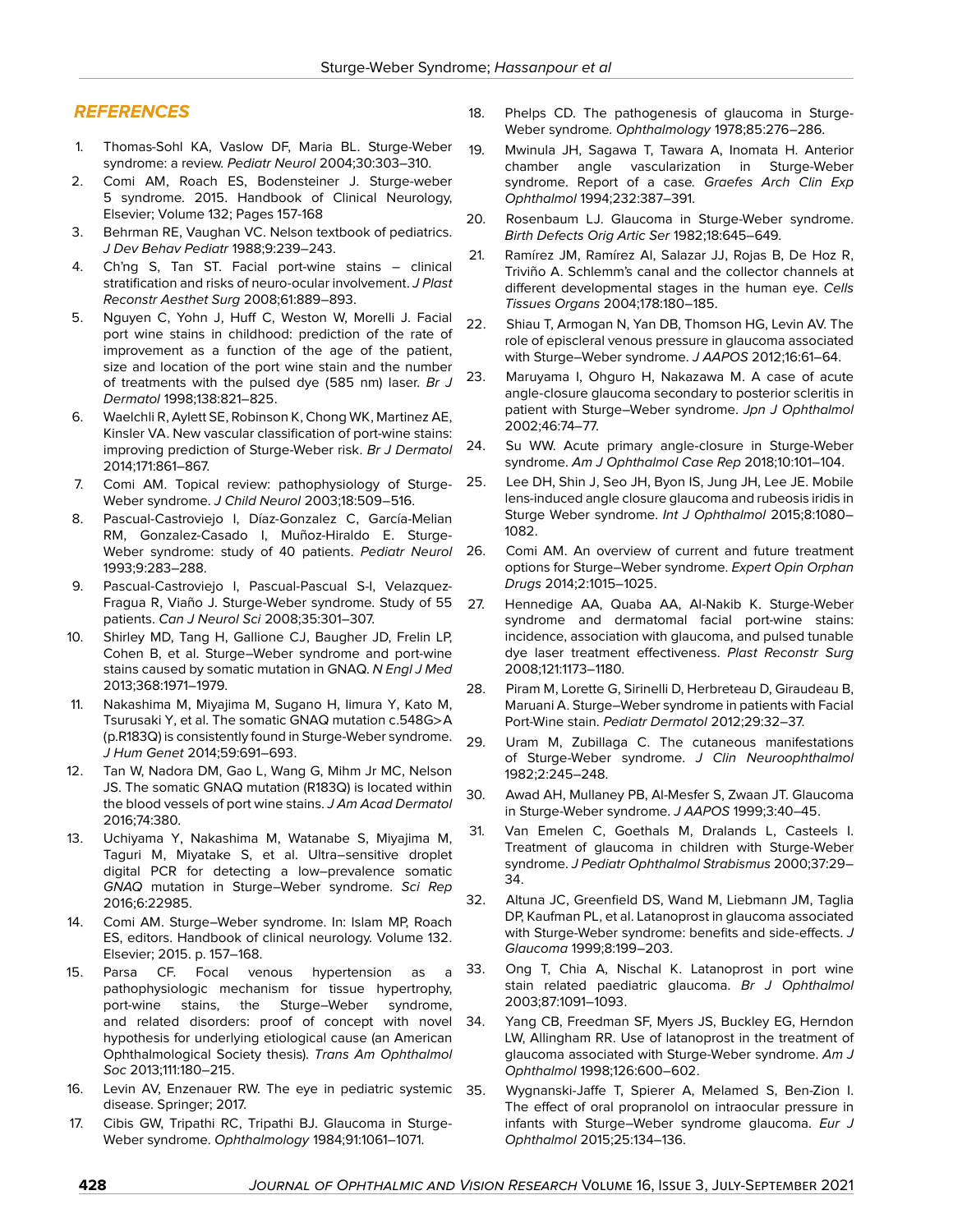- <span id="page-14-16"></span>36. Kaushik S, Kataria P, Joshi G, Singh R, Handa S, Pandav SS, et al. Perioperative propranolol: a useful adjunct for glaucoma surgery in Sturge-Weber syndrome. *Ophthalmol Glaucoma* 2019;2:267–274.
- <span id="page-14-5"></span>37. Irkeç M, Kiratli H, Bilgiç S. Results of trabeculotomy and guarded filtration procedure for glaucoma associated with Sturge-Weber syndrome. *Eur J Ophthalmol* 1999;9:99– 102.
- <span id="page-14-1"></span>38. Iwach AG, Hoskins Jr HD, Hetherington Jr J, Shaffer RN. Analysis of surgical and medical management of glaucoma in Sturge-Weber syndrome. *Ophthalmology* 1990;97:904– 909.
- <span id="page-14-3"></span>39. Olsen KE, Huang AS, Wright MM. The efficacy of 55. goniotomy/trabeculotomy in early-onset glaucoma associated with the Sturge-Weber syndrome. *J AAPOS* 1998;2:365–368.
- <span id="page-14-0"></span>40. Wagner R, Caputo A, Del RN, Neigel J. Trabeculectomy with cyclocryotherapy for infantile glaucoma in the Sturge-Weber syndrome. *Ann Ophthalmol* 1988;20:289–291, 295.
- <span id="page-14-17"></span>41. Wu Y, Yu R, Chen D, Xu L, Zhu L, Li M, et al. Early trabeculotomy ab externo in treatment of Sturge-Weber syndrome. *Am J Ophthalmol* 2017;182:141–146.
- <span id="page-14-18"></span>42. Patrianakos TD, Nagao K, Walton DS. Surgical management of glaucoma with the Sturge Weber syndrome. *Int Ophthalmol Clin* 2008;48:63–78.
- <span id="page-14-19"></span>43. Javaid U, Ali MH, Jamal S, Butt NH. Pathophysiology, diagnosis, and management of glaucoma associated with Sturge-Weber syndrome. *Int Ophthalmol* 2018;38:409– 416.
- <span id="page-14-4"></span>44. Wu Y, Peng C, Ding X, Zeng C, Cui C, Xu L, et al. Episcleral hemangioma distribution patterns could be an indicator of trabeculotomy prognosis in young SWS patients. *Acta Ophthalmol* 2020;98:e685–e690.
- <span id="page-14-9"></span>45. Mandal AK. Primary combined trabeculotomytrabeculectomy for the management of glaucoma associated with Sturge–Weber syndrome. *Ophthalmology* 1999;106:1621–1627.
- <span id="page-14-6"></span>46. Sood D, Rathore A, Sood I, Kumar D, Sood NN. Longterm intraocular pressure after combined trabeculotomytrabeculectomy in glaucoma associated with Sturge-Weber syndrome. *Eur J Ophthalmol* 2018;28:210–215.
- <span id="page-14-8"></span>47. Agarwal H, Sandramouli S, Sood N. Sturge-Weber syndrome: management of glaucoma with combined trabeculotomy-trabeculectomy. *Ophthalmic Surg Lasers Imaging Retina* 1993;24:399.
- <span id="page-14-7"></span>48. Board RJ, Shields MB. Combined trabeculotomytrabeculectomy for the management of glaucoma associated with Sturge-Weber syndrome. *Ophthalmic Surg Lasers Imaging Retina* 1981;12:813–817.
- <span id="page-14-2"></span>49. Ali MA, Fahmy IA, Spaeth GL. Trabeculectomy for glaucoma associated with Sturge-Weber syndrome. *Ophthalmic Surg Lasers Imaging Retina* 1990;21:352– 355.
- <span id="page-14-20"></span>50. Bellows AR, Chylack Jr LT, Hutchinson BT. Choroidal detachment: clinical manifestation, therapy and mechanism of formation. *Ophthalmology* 1981;88:1107– 1115.
- <span id="page-14-21"></span>51. Bellows AR, Chylack LT, Epstein DL, Hutchinson BT. Choroidal effusion during glaucoma surgery in patients with prominent episcleral vessels. *Arch Ophthalmol* 1979;97:493–497.
- <span id="page-14-22"></span>52. Pandey A, Balekudaru S, George R, Lingam V, Panday M. Surgical management of glaucoma in Sturge–Weber syndrome. *Glauc Open Access* 2015;1:1.
- <span id="page-14-23"></span>53. Eibschitz-Tsimhoni M, Lichter PR, Del Monte MA, Archer SM, Musch DC, Schertzer RM, et al. Assessing the need for posterior sclerotomy at the time of filtering surgery in patients with Sturge-Weber syndrome. *Ophthalmology* 2003;110:1361–1363.
- <span id="page-14-15"></span><span id="page-14-10"></span>54. Mohamed TH, Salman AG, Elshinawy RF. Trabeculectomy with Ologen implant versus mitomycin C in congenital glaucoma secondary to Sturge Weber Syndrome. *Int J Ophthalmol* 2018;11:251.
	- Audren F, Abitbol O, Dureau P, Hakiki S, Orssaud C, Bourgeois M, et al. Non-penetrating deep sclerectomy for glaucoma associated with Sturge–Weber syndrome. *Acta Ophthalmol Scand* 2006;84:656–660.
- <span id="page-14-11"></span>56. Hamush NG, Coleman AL, Wilson MR. Ahmed glaucoma valve implant for management of glaucoma in Sturge-Weber syndrome. *Am J Ophthalmol* 1999;128:758–760.
- <span id="page-14-12"></span>57. Kaushik J, Parihar JKS, Jain VK, Mathur V. Ahmed valve implantation in childhood glaucoma associated with Sturge–Weber syndrome: our experience. *Eye* 2019;33:464–468.
- <span id="page-14-13"></span>58. Budenz DL, Sakamoto D, Eliezer R, Varma R, Heuer DK. Two-staged Baerveldt glaucoma implant for childhood glaucoma associated with Sturge-Weber syndrome. *Ophthalmology* 2000;107:2105–2110.
- <span id="page-14-14"></span>59. Amini H, Razeghinejad MR, Esfandiarpour B. Primary single-plate Molteno tube implantation for management of glaucoma I children with Sturge–Weber syndrome. *Int Ophthalmol* 2007;27:345–350.
- <span id="page-14-24"></span>60. Sharan S, Swamy B, Taranath DA. Port-wine vascular malformations and glaucoma risk in Sturge–Weber syndrome. *J AAPOS* 2009;13:374–378.
- <span id="page-14-25"></span>61. Abdolrahimzadeh S, Scavella V, Felli L, Cruciani F, Contestabile MT, Recupero SM. Ophthalmic alterations in the Sturge–Weber syndrome, Klippel-Trenaunay syndrome, and the Phakomatosis Pigmentovascularis: an independent group of conditions. *Bio Med Res Int* 2015;2015:786519.
- <span id="page-14-26"></span>62. Formisano M, Abdolrahimzadeh B, Mollo R, Bruni P, Malagola R, Abdolrahimzadeh S. Bilateral diffuse choroidal hemangioma in Sturge Weber syndrome: a case report highlighting the role of multimodal imaging and a brief review of the literature. *J Curr Ophthalmol* 2019;31:242– 249.
- <span id="page-14-27"></span>63. Ferry A, Combs J. Other phakomatoses. *Retina* 2001;1:596–600.
- <span id="page-14-28"></span>64. Witschel H, Font RL. Hemangioma of the choroid. A clinicopathologic study of 71 cases and a review of the literature. *Surv Ophthalmol* 1976;20:415–431.
- <span id="page-14-29"></span>65. Shanmugam PM, Ramanjulu R. Vascular tumors of the choroid and retina. *Indian J Ophthalmol* 2015;63:133.
- <span id="page-14-30"></span>66. Scott IU, Alexandrakis G, Cordahi GJ, Murray TG. Diffuse and circumscribed choroidal hemangiomas in a patient with Sturge-Weber syndrome. *Arch Ophthalmol* 1999;117:406–407.
- <span id="page-14-31"></span>67. Horgan N, O'Keefe M, McLoone E, Lanigan B. Fundus fluorescein angiographic characterization of diffuse choroidal hemangiomas. *J Pediatr Ophthalmol Strabismus* 2008;45:26–30.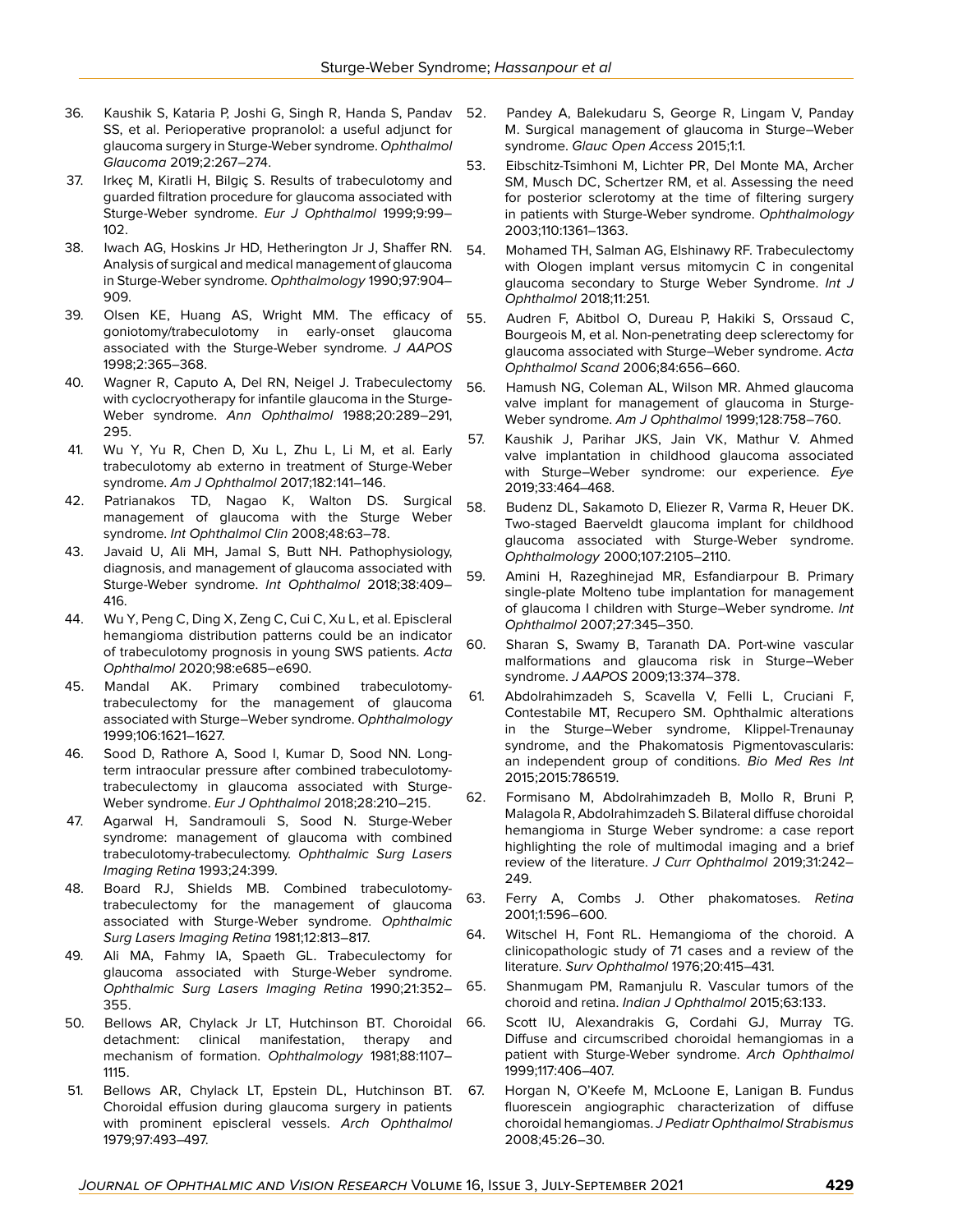- <span id="page-15-4"></span>68. Giovannini A, Scassellati-Sforzolini B, D'Altobrando E, Mariotti C, Rutili T, Tittarelli R. Choroidal findings in the course of idiopathic serous pigment epithelium detachment detected by indocyanine green videoangiography. *Retina* 1997;17:286–293.
- <span id="page-15-5"></span>69. Shields CL, Manalac J, Das C, Saktanasate J, Shields JA. Review of spectral domain enhanced depth imaging optical coherence tomography of tumors of the choroid. *Indian J Ophthalmol* 2015;63:117.
- <span id="page-15-6"></span>70. Arora KS, Quigley HA, Comi AM, Miller RB, Jampel HD. Increased choroidal thickness in patients with Sturge-Weber syndrome. *JAMA Ophthalmol* 2013;131:1216–1219.
- <span id="page-15-7"></span>71. Surve A, Azad S, Venkatesh P, Kumar V, Chawla R, Gupta V, et al. Choroidal vascular pattern in cases of Sturge-Weber syndrome. *Ophthalmol Retina* 2019;3:1091–1097.
- <span id="page-15-8"></span>72. Abdolrahimzadeh S, Felli L, Plateroti AM, Perdicchi A, Contestabile MT, Recupero SM. Spectral domain optical coherence tomography evidence of retinal nerve fiber layer and ganglion cell loss in adult patients with neurofibromatosis type 1. *Retina* 2016;36:75–81.
- <span id="page-15-9"></span>73. Abdolrahimzadeh S, Parisi F, Mantelli F, Perdicchi A, Scuderi G. Retinal pigment epithelium–photoreceptor layer alterations in a patient with Sturge–Weber syndrome with diffuse choroidal hemangioma. *Ophthalmic Genet* 2017;38:567–569.
- <span id="page-15-10"></span>74. Griffiths PD, Boodram MB, Blaser S, Altomare F, Buncic JR, Levin AV, et al. Abnormal ocular enhancement in Sturge-Weber syndrome: correlation of ocular MR and CT findings with clinical and intracranial imaging findings. *Am J Neuroradiol* 1996;17:749–754.
- <span id="page-15-11"></span>75. Griffiths P. Sturge-Weber syndrome revisited: the role of neuroradiology. *Neuropediatrics* 1996;27:284–294.
- <span id="page-15-0"></span>76. Randon M, Lévy-Gabriel C, Abbas R, Dendale R, Lumbroso L, Desjardins L, et al. Results of external beam radiotherapy for diffuse choroidal hemangiomas in Sturge–Weber syndrome. *Eye* 2018;32:1067–1073.
- <span id="page-15-1"></span>77. Schilling H, Sauerwein W, Lommatzsch A, Friedrichs W, Brylak S, Bornfeld N, et al. Long term results after low dose ocular irradiation for choroidal haemangiomas. *Br J Ophthalmol* 1997;81:267–273.
- <span id="page-15-12"></span>78. Ritland J, Eide N, Tausjø J. External beam irradiation therapy for choroidal haemangiomas. Visual and anatomical results after a dose of 20 to 25 Gy. *Acta Ophthalmol Scand* 2001;79:184–186.
- 79. Grant LW, Anderson C, Macklis RM, Singh AD. Low dose irradiation for diffuse choroidal hemangioma. *Ophthalmic Genet* 2008;29:186–188.
- <span id="page-15-13"></span>80. Gottlieb JL, Murray TG, Gass JDM. Low-dose external beam irradiation for bilateral diffuse choroidal hemangioma. *Arch Ophthalmol* 1998;116:815–817.
- <span id="page-15-3"></span>81. Zografos L, Egger E, Bercher L, Chamot L, Munkel G. Proton beam irradiation of choroidal hemangiomas. *Am J Ophthalmol* 1998;126:261–268.
- <span id="page-15-2"></span>82. Arepalli S, Shields CL, Kaliki S, Emrich J, Komarnicky L, Shields JA. Diffuse choroidal hemangioma management with plaque radiotherapy in 5 cases. *Ophthalmology* 2013;120:2358–2359.e2.
- <span id="page-15-14"></span>83. Anand R. Photodynamic therapy for diffuse choroidal hemangioma associated with Sturge Weber syndrome. 98. *Am J Ophthalmol* 2003;136:758–760.
- 84. Bains HS, Cirino AC, Ticho BH, Jampol LM. Photodynamic therapy using verteporfin for a diffuse choroidal hemangioma in Sturge–Weber syndrome. *Retina* 2004;24:152–155.
- 85. Hussain RN, Jmor F, Damato B, Heimann H. Verteporfin photodynamic therapy for the treatment of choroidal haemangioma associated with Sturge-Weber syndrome. *Photodiagnosis Photodyn Ther* 2016;15:143–146.
- 86. Singh A, Rundle P, Vardy S, Rennie I. Photodynamic therapy of choroidal haemangioma associated with Sturge–Weber syndrome. *Eye* 2005;19:365–367.
- <span id="page-15-15"></span>87. Tsipursky MS, Golchet PR, Jampol LM. Photodynamic therapy of choroidal hemangioma in Sturge-Weber syndrome, with a review of treatments for diffuse and circumscribed choroidal hemangiomas. *Surv Ophthalmol* 2011;56:68–85.
- <span id="page-15-16"></span>88. Shoeibi N, Ahmadieh H, Abrishami M, Poorzand H. Rapid and sustained resolution of serous retinal detachment in Sturge-Weber syndrome after single injection of intravitreal bevacizumab. *Ocul Immunol Inflamm* 2011;19:358–360.
- <span id="page-15-17"></span>89. Wong WT, Liang KJ, Hammel K, Coleman HR, Chew EY. Intravitreal ranibizumab therapy for retinal capillary hemangioblastoma related to von Hippel-Lindau disease. *Ophthalmology* 2008;115:1957–1964.e3.
- <span id="page-15-18"></span>90. Thapa R, Shields CL. Oral propranolol therapy for management of exudative retinal detachment from diffuse choroidal hemangioma in Sturge-Weber syndrome. *Eur J Ophthalmol* 2013;23:917–919.
- <span id="page-15-19"></span>91. Lamy S, Lachambre M-P, Lord-Dufour S, Béliveau R. Propranolol suppresses angiogenesis in vitro: inhibition of proliferation, migration, and differentiation of endothelial cells. *Vasc Pharmacol* 2010;53:200–208.
- <span id="page-15-20"></span>92. Ristori C, Filippi L, Dal Monte M, Martini D, Cammalleri M, Fortunato P, et al. Role of the adrenergic system in a mouse model of oxygen-induced retinopathy: antiangiogenic effects of β-adrenoreceptor blockade. *Invest Ophthalmol Vis Sci* 2011;52:155–170.
- <span id="page-15-21"></span>93. Martini D, Monte MD, Ristori C, Cupisti E, Mei S, Fiorini P, et al. Antiangiogenic effects of β2−adrenergic receptor blockade in a mouse model of oxygen−induced retinopathy. *J Neurochem* 2011;119:1317–1329.
- <span id="page-15-22"></span>94. Mains J, Tan LE, Wilson C, Urquhart A. A pharmacokinetic study of a combination of beta adrenoreceptor antagonists–In the isolated perfused ovine eye. *Eur J Pharma Biopharma* 2012;80:393–401.
- <span id="page-15-23"></span>95. Nourinia R, Kanavi MR, Kaharkaboudi A, Taghavi SI, Aldavood SJ, Darjatmoko SR, et al. Ocular safety of intravitreal propranolol and its efficacy in attenuation of choroidal neovascularization. *Invest Ophthalmol Vis Sci* 2015;56:8228–8235.
- <span id="page-15-24"></span>96. Karimi S, Nikkhah H, Ahmadieh H, Safi S. Intravitreal injection of propranolol for the treatment of retinal capillary hemangioma in a case of Von Hippel-Lindau. *Retin Cases Brief Rep* 2020;14:305–309.
- <span id="page-15-26"></span><span id="page-15-25"></span>97. Aggarwal NK, Gandham SB, Weinstein R, Saltzmann R, Walton DS. Heterochromia iridis and pertinent clinical findings in patients with glaucoma associated with Sturge– Weber syndrome. *J Pediatr Ophthalmol Strabismus* 2010;47:361–365.
	- Plateroti AM, Plateroti R, Mollo R, Librando A, Contestabile MT, Fenicia V. Sturge-Weber syndrome associated with